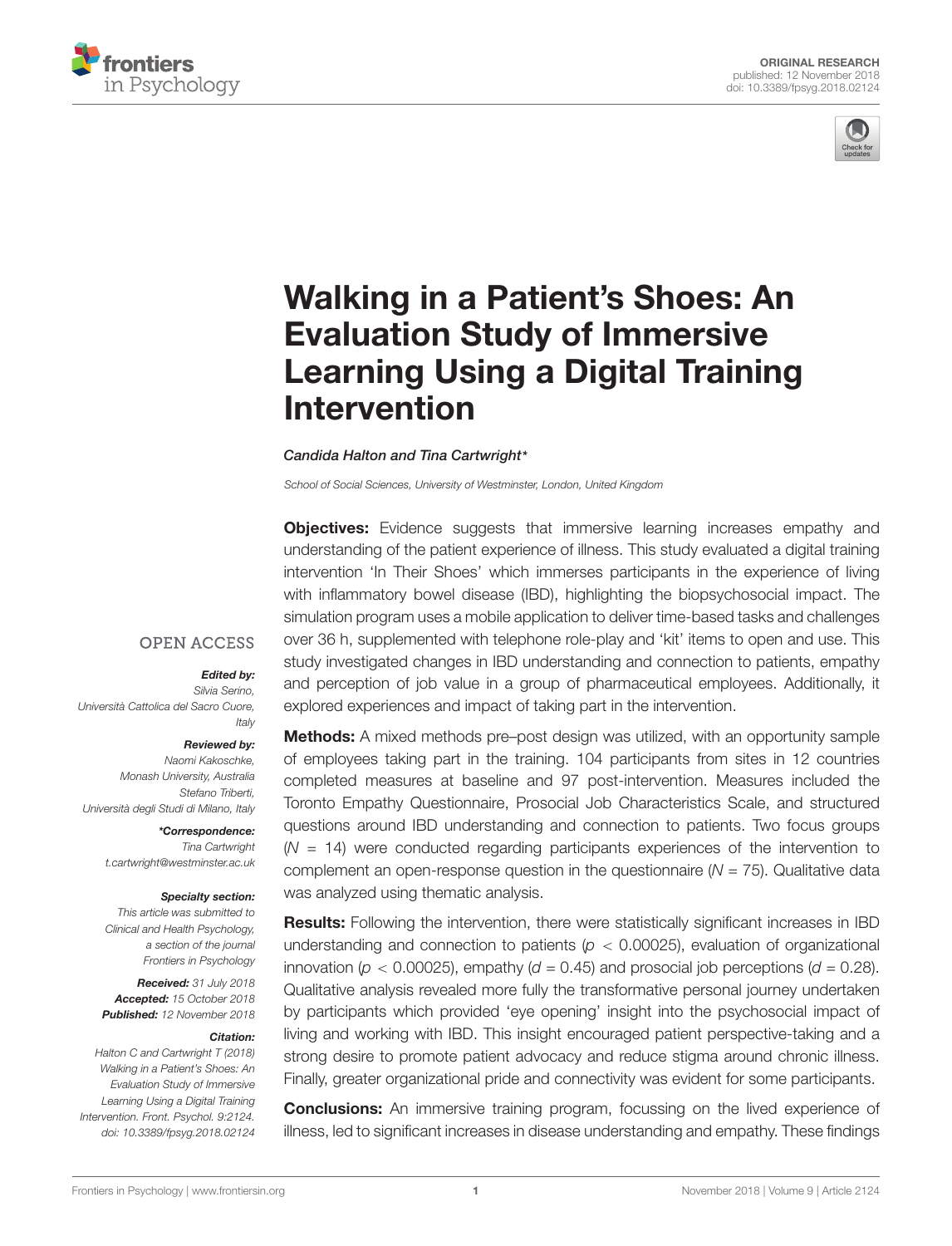align with other literature evaluating immersive learning and the potential for increasing knowledge, empathy and motivation. The present study offers opportunities to extend this outside of the body of work focussing on healthcare practitioners and explores the benefits of using this type of learning experience within an organizational setting.

Keywords: inflammatory bowel disease (IBD), human–media interaction, immersive learning, digital intervention, empathy, patient connectivity, job role, mixed methods

### INTRODUCTION

Immersive learning involves placing individuals into scenarios, either physically or virtually, to teach knowledge as well as practice techniques and skills. The learner may undertake the task as themselves or may become someone else, 'walking in the shoes' of another person experiencing a different point of view. Immersive learning and simulation experiences which deliver this perspective-taking are many and varied: attending a theatrical performance with structured discussion [\(Shapiro](#page-12-0) [and Hunt,](#page-12-0) [2003\)](#page-12-0), inhabiting a virtual game world [\(Ke,](#page-11-0) [2016\)](#page-11-0), or putting on a pair of virtual reality goggles to transport you to a specific location or particular perspective [\(Hansen,](#page-11-1) [2008\)](#page-11-1). Research evidences the impact of these novel learning interventions across different age groups and disciplines. In primary schools to reduce bullying [\(Sapouna et al.,](#page-12-1) [2010\)](#page-12-1); in Universities to promote social empathy [\(Nickols and Nielsen,](#page-12-2) [2011\)](#page-12-2), policy learnings [\(Kelley and Johnston,](#page-11-2) [2016\)](#page-11-2) and global citizenship 'REAL LIVES' [\(Bachen et al.,](#page-11-3) [2012\)](#page-11-3) and in workplace settings to enhance customer engagement skills [\(Saini et al.,](#page-12-3) [2017\)](#page-12-3). Immersive learning is also an established and popular tool in healthcare. Interventions aim to increase understanding of patienthood, the impact of living with a chronic or acute illness and to enhance empathy. The present study concerns a digital training intervention 'In Their Shoes' which uses immersive learning and simulation techniques to replicate the experience of living with a chronic condition for employees of a pharmaceutical company.

#### Experiential and Immersive Learning

[Kolb'](#page-11-4)s [\(1984\)](#page-11-4) experiential learning cycle describes the process "whereby knowledge is created through the transformation of experience" [\(Kolb,](#page-11-4) [1984,](#page-11-4) p. 38). In a four-stage process, Kolb outlines how an individual moves through: (1) concrete experience, (2) reflective observation, (3) abstract conceptualization and (4) active experimentation. The individual 'grasps' the information, taking it in and then 'transforms' it as they interpret and act. Immersive and simulation learning interventions, especially those that require the learner to take on a role, facilitate experiential learning by providing the opportunity to actively experiment, interpret and act on knowledge gained during a single learning experience. A common objective of immersive learning is to enhance empathy, which can be described as having two inter-related dimensions: cognitive and affective [\(Preston and de Waal,](#page-12-4) [2002\)](#page-12-4). This could be taken to align with the experiential learning cycle: cognitive empathy measuring the skills-based aspect of learning, where a person is able to recognize and understand another's

experience [\(Kourakos et al.,](#page-11-5) [2018\)](#page-11-5). Then affective empathy linking to the transformative aspect of the learning cycle, where the understanding resonates emotionally with the individual and they start to be able to interpret their knowledge, exploring concepts beyond the facts they are presented with [\(Kourakos](#page-11-5) [et al.,](#page-11-5) [2018\)](#page-11-5). [Batt-Rawden et al.](#page-11-6) [\(2013\)](#page-11-6) note that healthcare training interventions traditionally target the cognitive empathy component for modification because it can be considered a skill, whereas some authors argue that affective empathy is regarded as a personal trait, which lies beyond the scope of teaching [\(Cuff](#page-11-7) [et al.,](#page-11-7) [2016\)](#page-11-7).

# Empathy Within Healthcare Professional **Training**

Connecting with 'patienthood,' the experience of living with an illness [\(Breathnach and Kelly,](#page-11-8) [2016\)](#page-11-8), is a common objective for healthcare professional (HCP) training, in order to enhance understanding of the patient perspective. Increasing HCP empathy is of interest as this is demonstrated to positively impact the therapeutic alliance, leading to increased patient satisfaction [\(Kim et al.,](#page-11-9) [2004\)](#page-11-9), adherence [\(Di Blasi et al.,](#page-11-10) [2001\)](#page-11-10), and improved health outcomes [\(Hojat et al.,](#page-11-11) [2011;](#page-11-11) [Rakel et al.,](#page-12-5) [2011;](#page-12-5) [Canale](#page-11-12) [et al.,](#page-11-12) [2012;](#page-11-12) [Roche and Harmon,](#page-12-6) [2017\)](#page-12-6). As [Derksen et al.](#page-11-13) [\(2013\)](#page-11-13) found in their systematic review, empathy lowers patient anxiety and distress and delivers significantly better clinical outcomes for patients. However, enhancing empathy for the benefit of the HCPs themselves (rather than their patient) is not without controversy [\(Pedersen,](#page-12-7) [2009\)](#page-12-7). [Wilkinson et al.](#page-12-8) [\(2017\)](#page-12-8) note in their systematic review the conflicting evidence for whether enhanced empathy protects against burnout or increases its likelihood. Nevertheless, empathy interventions and their impact for HCP training is a well-studied area. Recent reviews include simulation as a methodology for teaching empathy to health professional students [\(Bearman et al.,](#page-11-14) [2015\)](#page-11-14) as well as two reviews focusing on empathy interventions more generally (not limited to simulation) for medical students [\(Batt-Rawden et al.,](#page-11-6) [2013\)](#page-11-6) and nurses [\(Brunero et al.,](#page-11-15) [2010\)](#page-11-15). However, as the review authors note the variety and complexity of empathy related simulations, and variety of their measures, make definitive conclusions about effective design and evaluation challenging.

Examples in the literature where a healthy learner vicariously experiences illness use a variety of simulations to create the experience. [Corr et al.](#page-11-16) [\(2017\)](#page-11-16) simulate living with melanoma by requiring participants to wear a temporary tattoo. [Eymard et al.](#page-11-17) [\(2010\)](#page-11-17) use a variety of physical items to replicate the disability of older age such as a physical limitations suit, COPD lung simulator and glasses that simulate age-related sight conditions such as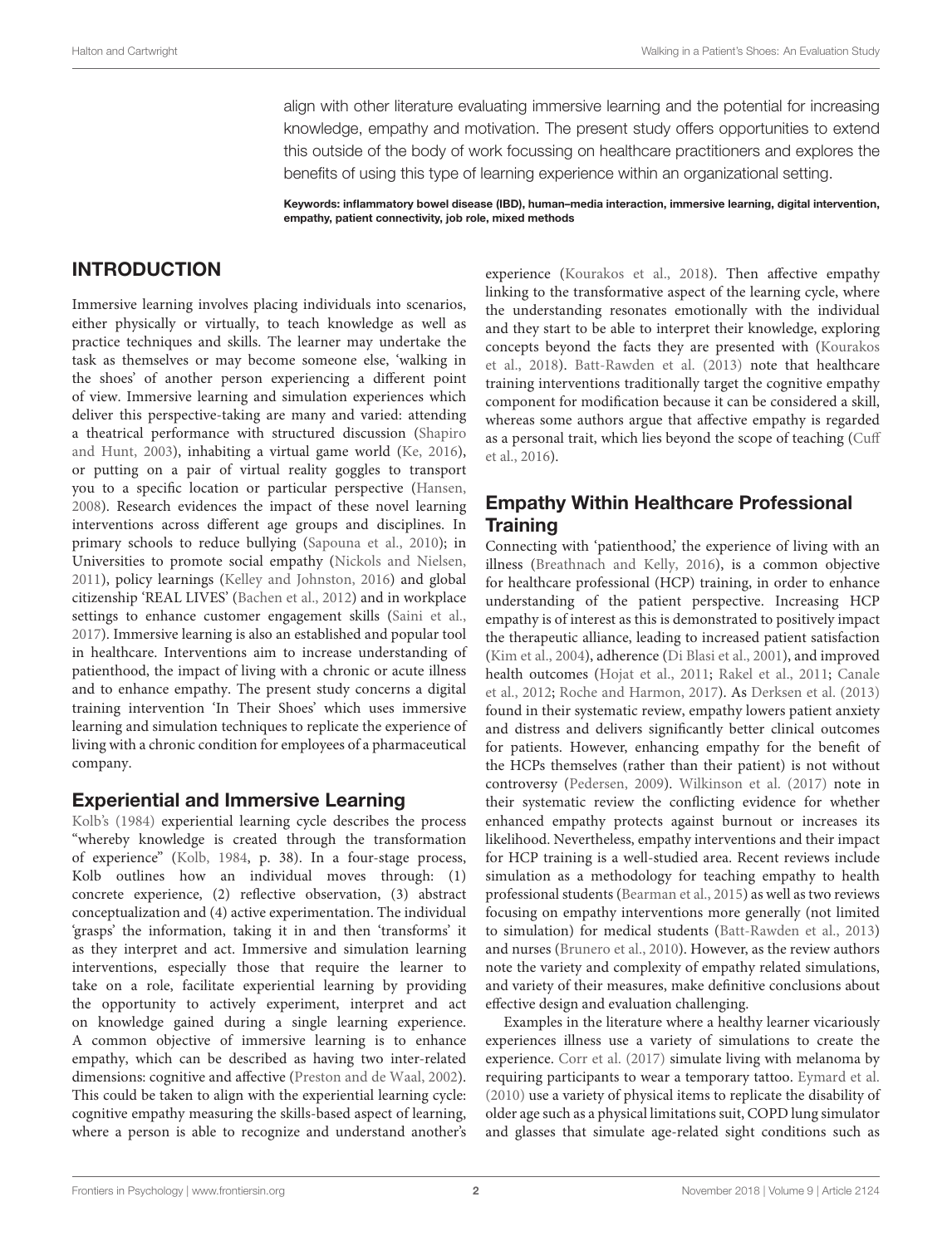glaucoma and macular degeneration. [Bunn and Terpstra](#page-11-18) [\(2009\)](#page-11-18) used a 40-min recording to simulate an auditory hallucination associated with mental illness. [Tong et al.](#page-12-9) [\(2017\)](#page-12-9) used an avatar to experience the restrictions of chronic pain on daily life activities. Other studies have focused on pill burden or dietary adjustments associated with chronic illness, requiring participants to adhere to medication [\(Welborn and Duncan,](#page-12-10) [1980;](#page-12-10) [Pinkston,](#page-12-11) [2009\)](#page-12-11) or dietary regimens [\(Whitley,](#page-12-12) [2012;](#page-12-12) [Harris et al.,](#page-11-19) [2018\)](#page-11-19). One study with student nurses placed them in a hospital bed for 4 h to experience the lack of agency as a bed-bound inpatient. With the exception of [Tong et al.](#page-12-9) [\(2017\)](#page-12-9), where the intervention was designed to help care-givers access the experience of living with chronic pain, programs reported in the literature are designed for HCP training.

### Characteristics of Empathy Interventions

Despite the heterogenous nature of evaluation studies, some key characteristics of successful interventions of patient perspectivetaking do emerge. In their review of 17 nursing empathy interventions, [Brunero et al.](#page-11-15) [\(2010\)](#page-11-15) found 11 which reported statistically significant improvements in empathy – noting that experiential styles of learning offered most promise. Similarly, [Bearman et al.](#page-11-14) [\(2015\)](#page-11-14) review of 27 HCP educational interventions found that those where the student was required to 'be' a patient, for some or all of the intervention, were more successful in increasing empathy. In contrast, a nursing education intervention to build empathy for patients with acquired brain injury found higher post-intervention empathy scores for those taking the role of the rehabilitation nurse not the patient [\(Levett-](#page-11-20)[Jones et al.,](#page-11-20) [2017\)](#page-11-20).

Duration of simulated learning programs vary. A single short intervention – for example the well-established 'Aging Game' which takes place in a single 90 min session [\(McVey et al.,](#page-12-13) [1989;](#page-12-13) [Varkey et al.,](#page-12-14) [2006\)](#page-12-14). For this, students receive a series of props to simulate common physical disabilities of aging (sight loss, poor motor skills etc.) and then have to complete a roleplay at five different 'stations' simulating different healthcare encounters. Other simulation training is structured as an entire module, integrated into medical school curricula [\(Rosenthal](#page-12-15) [et al.,](#page-12-15) [2011\)](#page-12-15). There are fewer descriptions of interventions where the simulation is merged into a daily routine. [Harris et al.](#page-11-19) [\(2018\)](#page-11-19) evaluated the impact of pharmacy students planning for and following a 3-day diet plan for a patient with diabetes to enhance empathy and counseling confidence; [Corr et al.](#page-11-16) [\(2017\)](#page-11-16) had medical students wear a melanoma tattoo in a prominent place for 24 h. In both studies, the authors attribute this durational aspect as central to the intervention's success in promoting empathetic perspective-taking, noting that as the simulation moved out of the classroom and into daily social interactions, the reality of the impact of patienthood is further revealed. Another attribute of the [Corr et al.](#page-11-16) [\(2017\)](#page-11-16), study was the authenticity of the simulation where the tattoo was a direct copy of an actual patient's melanoma. Authenticity, credibility and attributable scenarios have been found to support participant engagement more widely, for example [Tong et al.](#page-12-9) [\(2017\)](#page-12-9) where the authors designed a pain simulation game 'AS IF' using a chronic pain patient as a narrator to a series of challenges.

Interestingly, only one of the empathy interventions included in the [Brunero et al.](#page-11-15) [\(2010\)](#page-11-15); [Batt-Rawden et al.](#page-11-6) [\(2013\)](#page-11-6) or [Bearman](#page-11-14) [et al.](#page-11-14) [\(2015\)](#page-11-14) systematic reviews involved digital delivery [\[Bunn](#page-11-18) [and Terpstra](#page-11-18) [\(2009\)](#page-11-18) auditory hallucination]. However, there are examples of empathy intervention design borrowing devices from the gaming discipline. This includes employing a central narrative, peaks of intensity, branching and aspects of what the serious gaming literature classifies as 'adventure' (overcoming obstacles); 'strategy' (planning) and 'role-play' [\(Boyle et al.,](#page-11-21) [2016;](#page-11-21) [Ke,](#page-11-0) [2016\)](#page-11-0). Other characteristics of serious gaming are not present, for example reward mechanisms for persistence or competition between 'players.' The use of avatars within computer-based simulation games for healthcare teaching is evident [\(Norris et al.,](#page-12-16) [2013,](#page-12-16) [2014\)](#page-12-17), although not reported specifically for empathy.

# Empathy Beyond the Healthcare Environment

There are fewer user or beneficiary perspective-taking interventions documented outside the healthcare setting, although some evidence for benefits does emerge. Work-place psychology literature shows a relationship between perceived role value and job performance: feeling that your role 'does good' motivates you to do it better. In a sales environment, this concept is developed by [Grant](#page-11-22) [\(2008\)](#page-11-22) who describes how pro-social behaviors (a behavior intended to help another), increased following contact with beneficiaries and led to improved job performance and customer (beneficiary) orientation. [Grant](#page-11-22) [\(2008\)](#page-11-22) and [Saini et al.](#page-12-3) [\(2017\)](#page-12-3) link customer-orientation and pro-social behaviors to job satisfaction, organizational commitment, engagement and motivation. Parallels might be drawn with findings from the healthcare domain where empathetic physicians are less likely to experience burnout and compassion fatigue [\(Brazeau et al.,](#page-11-23) [2010;](#page-11-23) [Gleichgerrcht and](#page-11-24) [Decety,](#page-11-24) [2013\)](#page-11-24). Empathy has also been linked to design thinking and innovation [\(Brown,](#page-11-25) [2009;](#page-11-25) [Kolko,](#page-11-26) [2015\)](#page-11-26). Design Thinking describes a process for problem solving and product design which uses experimentation and rapid prototyping [\(Razzouk and](#page-12-18) [Shute,](#page-12-18) [2012;](#page-12-18) [Roberts et al.,](#page-12-19) [2016\)](#page-12-19), which has at its core a focus on user experience, and a belief that building 'user-empathy' is the critical first step for innovation and problem solving. Examples in the literature include [Johnson et al.](#page-11-27) [\(2014\)](#page-11-27) who conducted an experiment which demonstrated that participants who engaged in empathetic experiences produced concepts (for an alarm clock or litter collection device) with significantly higher rates of original product user interaction features than those who did not. [Gamman et al.](#page-11-28) [\(2012\)](#page-11-28) asked designers to 'Think Thief' in order to inspire and help them design against crime – for example in strategies to prevent bike or bag theft. Research into effective leadership highlights the importance of empathy skills, particularly for leaders working in global organizations [\(Walumbwa et al.,](#page-12-20) [2008\)](#page-12-20).

# Disease Simulation for Pharmaceutical Company Employees

Immersive learning thus offers opportunity to deepen understanding of patienthood, with implications for employee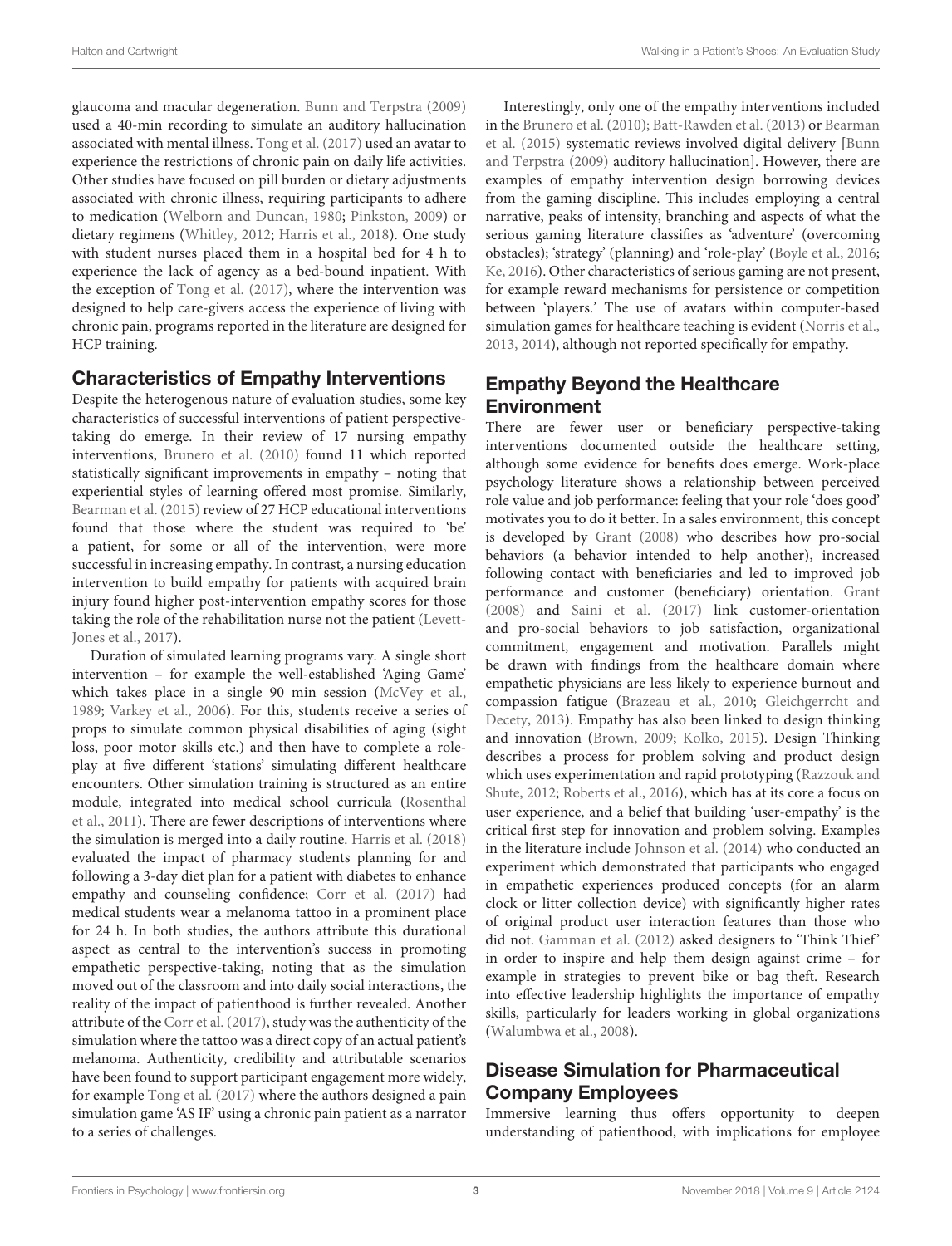and organizational benefits beyond healthcare practice. Regular training for pharmaceutical employees, including those who are not in a medical role, covers basic epidemiology and disease pathology for therapy areas of relevance to the company product portfolio. Created by Takeda Pharmaceuticals, with development partner The Method, In Their Shoes® is designed to enable employees to 'live' the life of a person with a chronic condition, specifically inflammatory bowel disease (IBD). The intention of the immersive training program was to enhance understanding of the disease, engage and motivate employees in their role, as well as challenge them to think differently about solutions for people living with IBD.

Inflammatory bowel disease encompasses ulcerative colitis (UC) and Crohn's disease (CD), which are characterized by chronic gastrointestinal inflammation. Typical symptoms include diarrhea, fatigue, abdominal pain and cramping, blood in stools, reduced appetite and weight loss. The impact of IBD on patient quality of life is well documented [\(De Rooy et al.,](#page-11-29) [2001;](#page-11-29) [Rochelle and Fidler,](#page-12-21) [2013;](#page-12-21) [Matini and Ogden,](#page-11-30) [2015;](#page-11-30) [Palant](#page-12-22) [et al.,](#page-12-22) [2015\)](#page-12-22). This impact is influenced not only by physical symptoms but also by psychosocial factors. The course of these diseases is unpredictable, and the treatment of IBD focuses on the maintenance of remission and treatment of relapse [\(Goldring](#page-11-31) [et al.,](#page-11-31) [2002\)](#page-11-31). IBD prevalence is on the rise, with estimates placing prevalence at around 0.5–1% [\(Molodecky et al.,](#page-12-23) [2012;](#page-12-23) [Ghosh and](#page-11-32) [Premchand,](#page-11-32) [2015\)](#page-11-32), with diagnosis typically in early adulthood [\(Johnston and Logan,](#page-11-33) [2008\)](#page-11-33). [Amiot and Peyrin-Biroulet](#page-11-34) [\(2015\)](#page-11-34) note that despite intensive research, IBD remains incompletely understood.

Given the relative paucity of research in the workplace context, we were interested in the process and experience of a digital immersive program to simulate patienthood, as well as its impact on outcomes with potential value for the organizational setting. The present study therefore aimed to investigate the impact of an immersive training program on pharmaceutical employees' understanding of IBD and connection to patients, empathy, and perception of job value. We hypothesized significant increases in disease understanding, empathy and prosocial job perceptions pre–post program. Additionally, we employed qualitative methods to explore employees' experiences and perceptions of taking part in the intervention.

### MATERIALS AND METHODS

#### **Design**

The evaluation used a mixed methods design with an opportunity sample of pharmaceutical employees taking part in the training intervention 'In Their Shoes' between September 2017 and February 2018. A mixed methods approach is particularly valuable in this context to illuminate both the processes and effects of a novel intervention [\(Abildgaard et al.,](#page-11-35) [2016\)](#page-11-35). An online questionnaire delivered via Qualtrics was administered at baseline and post-intervention. Additionally, two focus groups with selected study participants took place in the United Kingdom and France post-program to explore in-depth experiences of taking part in the intervention. All those indicating

a willingness to take part in a focus group conducted in the English language were invited to take part (from United Kingdom and French offices). Ethics approval for the evaluation was obtained from the University of Westminster Ethics Committee.

### **Participants**

One hundred and fifty five employees of a pharmaceutical company took part in the immersive program which is run periodically in Takeda offices in Europe, Asia, North and South America. Recruitment to the program followed standard company procedure whereby staff either volunteered to take part, or teams/key personnel were nominated by managers. All those taking part were invited to participate in the evaluation. One hundred and four participants from 12 countries completed baseline measures (67% response rate), 97 completed postintervention measures. Seventy four completed both baseline and post-intervention questionnaires (71% response rate). Participant flow is presented in **[Figure 1](#page-3-0)**.

At baseline, there were 66 females and 37 males, with a mean age of 40.6 years ( $SD = 8.85$ , range 20–62 years). Virtually all (97%) were educated to at least degree level, with 43% having postgraduate qualifications. The majority of participants (56%) had been with the company for less than 3 years, 26% for 3–10 years, and 16% for more than 10 years. Twenty (19%) were registered HCPs, but the majority (88%) were not currently practicing. Only five (4.8%) had taken part in an immersive training program previously. Over a third (36.5%) had personal experience of chronic disease (self, close family, or friend).

### The Intervention

The design of In Their Shoes® draws on the biopsychosocial model of illness [\(Engel,](#page-11-36) [1977\)](#page-11-36), highlighting the psychological and social impact of living with a chronic condition as well as physical symptoms. The 36 h constructed narrative contains around 70 individual challenges typically faced by someone living with Inflammatory Bowel Disease. As well as simple directions ("go immediately to the toilet") it also creates scenarios and jeopardy where the individual is required to 'choose' between their disease or their life: ("you have left your medication at home, do you hope you'll be ok, or risk missing an important

<span id="page-3-0"></span>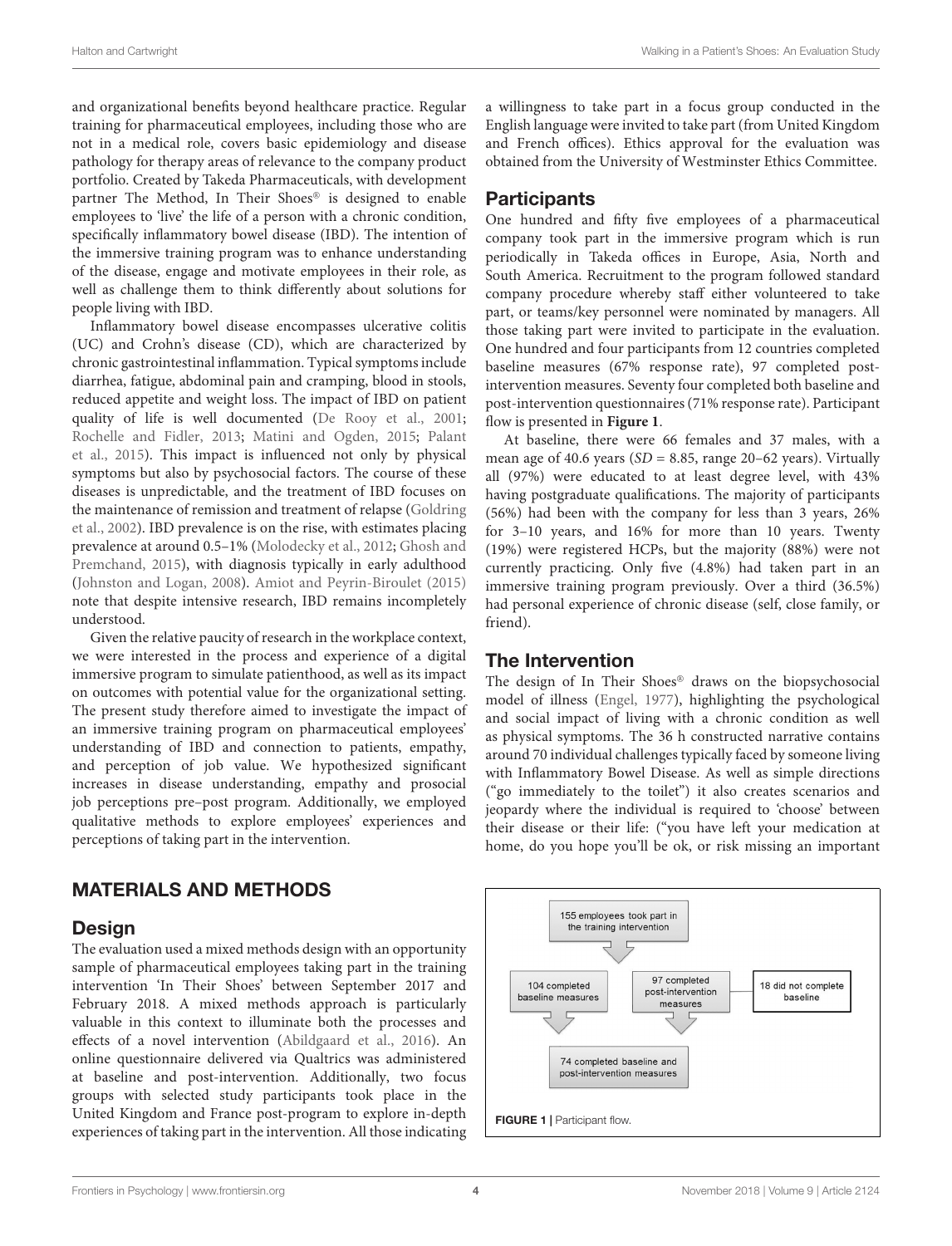business meeting to return and collect?"). Scenarios touch on the stresses chronic illness exacts on work and personal relationships. To add urgency and monitor engagement, certain challenges are timed and require the participant to send a photograph to document that they have completed the task. Participants are not incentivized to complete the tasks and there is no competitive element between 'players.' However, some challenges include text from real IBD patients commenting on when they faced a similar scenario.

The immersive simulation is primarily delivered through a smartphone application. The participants download this and read a standardized patient profile detailing basic disease state information and time since diagnosis, there is also dietary guidance. The application has an avatar (head and shoulders only) with basic personalization (hair/eye color; skin tone; face shape; hair style; glasses/facial hair; shirt color and style). The avatar is present on the initial application screen and shows signs of stress and illness during the more intense narrative sections (e.g., sweating, turning red or pale). At four points during the experience there are live role-plays (via phone) with an actor following a specific script. In the first, a 'nurse' uses the Bristol Stool Chart [\(Heaton and Lewis,](#page-11-37) [1997\)](#page-11-37) to classify the participant's stool (feces) and describes how to give a stool sample in preparation for an upcoming clinic appointment. In the second the 'boss' invites the participants to a high level meeting – which requires long-haul travel; the third involves a friend frustrated that the participant will miss an important social engagement. In the fourth a 'surgeon' calls to discuss the risks and benefits of stoma surgery. Participants are given a kit of wrapped items which they keep with them during the experience, this contains 12 items which underscore challenges (e.g., blood capsule to simulate blood in stool; stool sample pot – used during nurse role-play; protective bed sheet for those participating in the optional night experience). The narrative structure and challenges that occur during the immersive intervention draw from published literature on the patient experience of IBD (e.g., [Palant et al.,](#page-12-22) [2015\)](#page-12-22) and input from patients and patient groups.

#### **Measures**

#### Demographic Information

Demographic information was collected at baseline only: age, gender, education, nationality, length of service, current company role and personal experience of chronic disease (self/family/friends).

#### IBD Understanding and Connection to Patients

Questions were adapted from [Shapiro and Hunt](#page-12-0) [\(2003\)](#page-12-0) which measured disease specific understanding following a theatrical educational intervention. The seven questions were rated on a 7-point likert scale from 'not at all' (1) to 'very much' (7). They assessed understanding of IBD and its impact, empathy toward people with IBD, confidence in talking about IBD, and degree of connection with patients. An additional question assessed perceptions of organizational innovation.

#### Impact of Evaluation

Two questions were included in the post-intervention questionnaire to assess perceived impact of the intervention (confidence in incorporating insights into work role; gaining a valuable, new perspective on how patients' live with IBD). A further question asked participants to rank the four elements of the program (text messages, role play, avatar, kit items) from most to least impactful (1–4).

#### Toronto Empathy Questionnaire

Toronto Empathy Questionnaire [\(Spreng et al.,](#page-12-24) [2009\)](#page-12-24) consisting of 16 questions, rated on a 5-point scale, from 'never' (0) to 'often' (4). Half the items are negatively phrased and reverse scored. Scores are summed to derive total empathy score (0–64). In the present study, Cronbach's alpha was 0.86 at baseline.

#### Prosocial Job Characteristics Scale (PSJC) [\(Grant,](#page-11-22) [2008\)](#page-11-22)

A self-report measure of the extent to which jobs provide opportunities to impact on others, rated on a 7-point scale from not at all (1) to very much (7). Whilst the original PSJC contains two sub-scales (impact and contact), only the first was included here as it was deemed most relevant to the current study, a nine-item subscale 'Job opportunities for impact on beneficiaries' (Cronbach's alpha 0.96). This incorporates three further subscales: frequency of positive impact on others, magnitude, and scope.

#### Procedure

Participants were notified of the evaluation study during the normal registration process for 'In Their Shoes®'. The study was open to all and participation was voluntary. A Participant Information Sheet was provided as part of the pre-registration information. The standard briefing meeting (face-to-face or via web conferencing) was extended to allow for a short presentation about the study with open question and answer session (10 min duration in total), led by a member of the study team (CH). For quantitative data collection, a web link was sent to all participants directly after the briefing meeting. This link took participants to a webpage with study information and consent form. If the consent form was completed, participants were then directed to the baseline questionnaire. This had to be completed prior to the start of the intervention. The post-intervention questionnaire link was sent by the study team to all participants directly after the close of the intervention. A debrief meeting at the end of the training period provided an opportunity for duty of care. All responses were collected in English.

For the focus groups, participants from the United Kingdom and France were asked if they were interested in taking part during the debrief session and provided with a Participant Information Sheet. They completed a consent form and were given the opportunity to ask further questions prior to the start of the focus group.

### Qualitative Data Collection

Qualitative data was obtained from two sources: (a) an open question included in the post-intervention questionnaire (please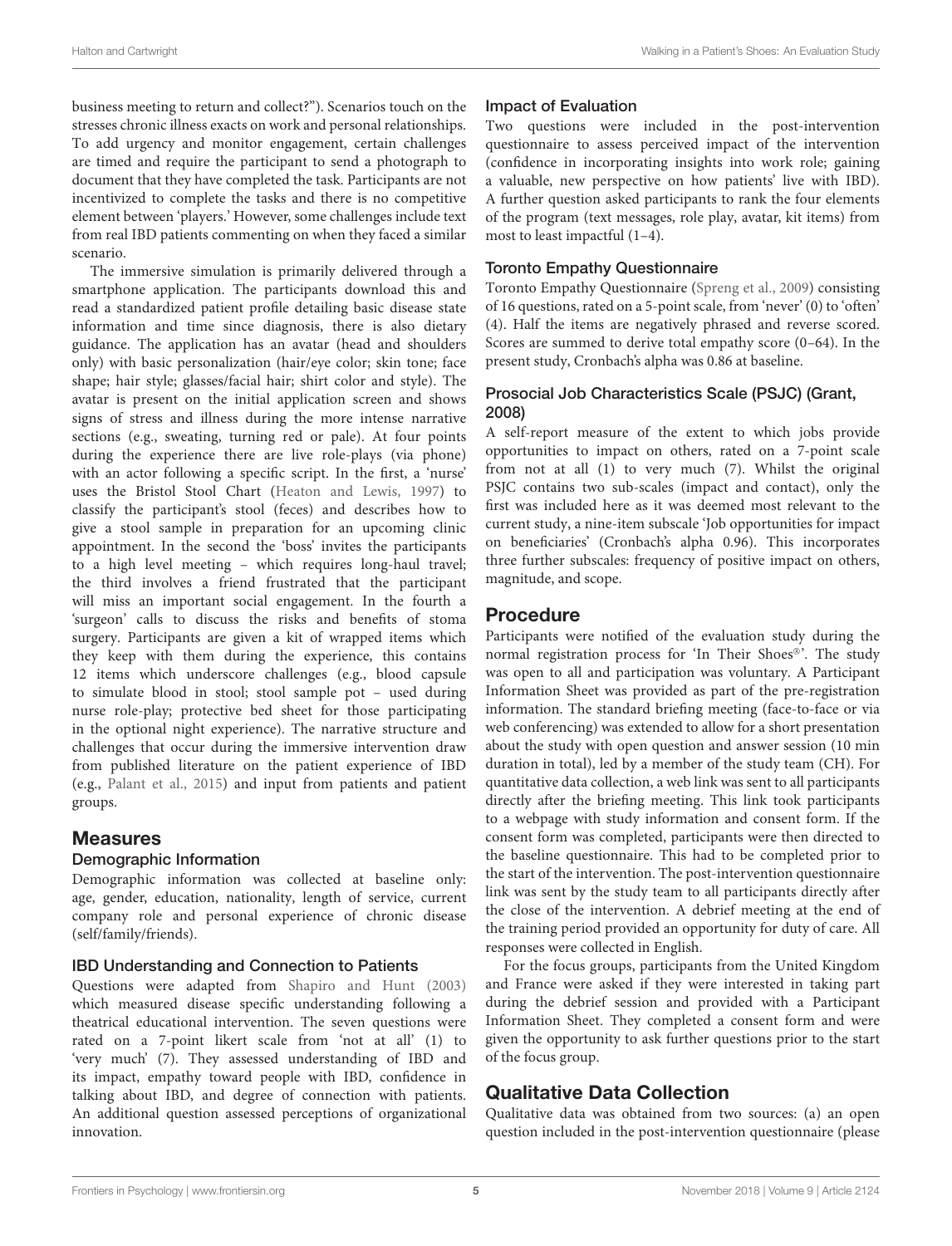tell us how it felt to take part in the In Their Shoes program)  $(N = 75)$ ; (b) two focus group discussions in France and the United Kingdom ( $N = 8$  and 6, respectively). Participation in the focus group discussions was voluntary. These took place post- intervention in Takeda offices, lasting approximately 70–90 min. Focus groups were facilitated by the research team (led by TC) and were conducted in English. Topics covered included how it felt to take part in the program, what participants had learnt from the intervention, how they felt toward patients with IBD, any impact on their job role and what elements of the program they felt were most effective. The facilitators encouraged group discussion about experiences and allowed for natural development of topic areas relevant to the group [\(Parker and Tritter,](#page-12-25) [2006\)](#page-12-25). Recordings were transcribed by a professional agency and checked by researchers.

#### Data Analysis

Statistical data analysis were conducted using SPSS version 23. All statistical analyses comparing baseline and post-intervention scores are based on the 74 complete datasets. Non-parametric tests (Mann–Whitney-U, Wilcoxon signed rank, Chi square, as appropriate) were used to compare differences between those who did/did not complete on baseline measures, and to assess pre–post differences on ordinal level variables (disease understanding and connection to patients). To assess pre–post differences in empathy and prosocial job role, paired t-tests were conducted. Independent t-tests were conducted to assess group differences in primary outcome variables (e.g., gender). Effect sizes for scale changes were calculated using Cohen's d, with effect sizes defined as small  $(d = 0.2)$  and medium  $(d = 0.5)$  [\(Cohen,](#page-11-38) [1988\)](#page-11-38).

Qualitative data (responses to the open ended questions from the post-intervention questionnaire and focus group transcripts) were analyzed inductively using thematic analysis as outlined by [Braun and Clarke](#page-11-39) [\(2006\)](#page-11-39). An experiential or realist approach was adopted to identify patterns in participants' accounts of their experiences of taking part in the intervention [\(Braun and Clarke,](#page-11-39) [2006\)](#page-11-39). The second author (TC), an experienced qualitative researcher, read through the open response data set several times and undertook detailed coding, noting key words and sections of text. In the second stage, this was further refined to develop an initial list of codes and broader themes that represented recurrent patterns in the data and discussed collaboratively with the second author (CH). Analysis of focus groups was based on codes from stage two of the open response analysis and further expanded to add new codes and further interpretative detail. Then a list of key themes and illustrative quotes relating to participants' experience of the intervention was compiled by TC. At this stage, CH independently coded the focus groups and both authors compared coding frameworks to debate and arrive at a final thematic structure for the whole data set. Quotes from both data sets are used to illustrate the findings and reflect responses across countries, notation is used to indicate when quotes are derived from focus groups (FG).

# RESULTS

There were no statistically significant differences between post intervention completers and non-completers on demographic or study variables at baseline.

### IBD Understanding and Connectivity

As hypothesized, there were significant increases in reported IBD understanding and connectivity to patients post-intervention (see **[Table 1](#page-5-0)**). All seven questions showed statistically significant change: understanding of living with IBD  $(z = 7.475)$ , understanding of physical symptoms of IBD  $(z = 6.197)$ , understanding of emotional and psychological issues ( $z = 5.867$ ), empathy toward people with IBD ( $z = 6.008$ ), confidence talking to stakeholders about the impact of IBD on patients' lives  $(z = 6.045)$ , and connection to patients  $(z = 5.607)$ . There was also an increase in perceptions of organizational innovation in its approach to patient-centered care ( $z = 3.687$ , N-Ties = 46,  $p < 0.00025$ ).

Evaluating the value of the program, the intervention was highly ranked in terms of providing a valued perspective on living with IBD and participants felt confident in incorporating these insights into their role (see **[Table 1](#page-5-0)**).

### Empathy and Prosocial Job Perceptions

As hypothesized, there was a statistically significant increase in empathy post-intervention, compared with baseline (see **[Table 2](#page-6-0)**), with a medium effect size  $(d = 0.45)$ . There were small but statistically significant increases in prosocial job perceptions, both for the overall scale ( $d = 0.28$ ) and three subscales: frequency of positive impact on others ( $d = 0.33$ ); magnitude of positive impact ( $d = 0.2$ ), and scope of positive impact ( $d = 0.19$ ).

There were no statistically significant differences in empathy or prosocial job perceptions change scores by gender, previous experience of chronic illness, or whether participants were HCPs.

<span id="page-5-0"></span>TABLE 1 | Disease understanding and connectivity descriptives, at baseline and post-intervention.

| <b>Item</b>                         |     | <b>Baseline median</b><br><i>(interquartile</i><br>range) | <b>Post-intervention</b><br>median<br>(interquartile<br>range) |                |
|-------------------------------------|-----|-----------------------------------------------------------|----------------------------------------------------------------|----------------|
| Understanding of:                   |     |                                                           |                                                                |                |
| <b>IBD</b>                          | 4.0 | $(3.0 - 5.0)$                                             | $6.0*$                                                         | $(5.0 - 6.0)$  |
| Physical symptoms                   | 4.0 | $(4.0 - 5.0)$                                             | $6.0*$                                                         | $(5.0 - 6.0)$  |
| Psycho-emotional issues             | 4.0 | $(3.0 - 5.0)$                                             | $6.0*$                                                         | $(5.0 - 6.0)$  |
| Empathy for people with IBD         | 5.0 | $(4.0 - 7.0)$                                             | $7.0*$                                                         | $(5.0 - 7.0)$  |
| Confidence in talking about IBD     | 4.0 | $(3.0 - 6.0)$                                             | $6.0*$                                                         | $(5.75 - 7.0)$ |
| Connected to patients               | 4.5 | $(4.0 - 5.0)$                                             | $6.0*$                                                         | $(5.0 - 6.0)$  |
| Organizational innovation           | 5.0 | $(4.0 - 7.0)$                                             | $6.0*$                                                         | $(5.0 - 7.0)$  |
| Post-intervention only variables    |     |                                                           |                                                                | $(6.5 - 7.0)$  |
| ITS offers new perspective on IBD   |     |                                                           | 7.0                                                            | $(6.5 - 7.0)$  |
| Able to incorporate insights of ITS |     |                                                           | 6.0                                                            | $(5.0 - 7.0)$  |

<sup>∗</sup>Statistically significantly different from baseline (p < 0.00025), 1-tailed.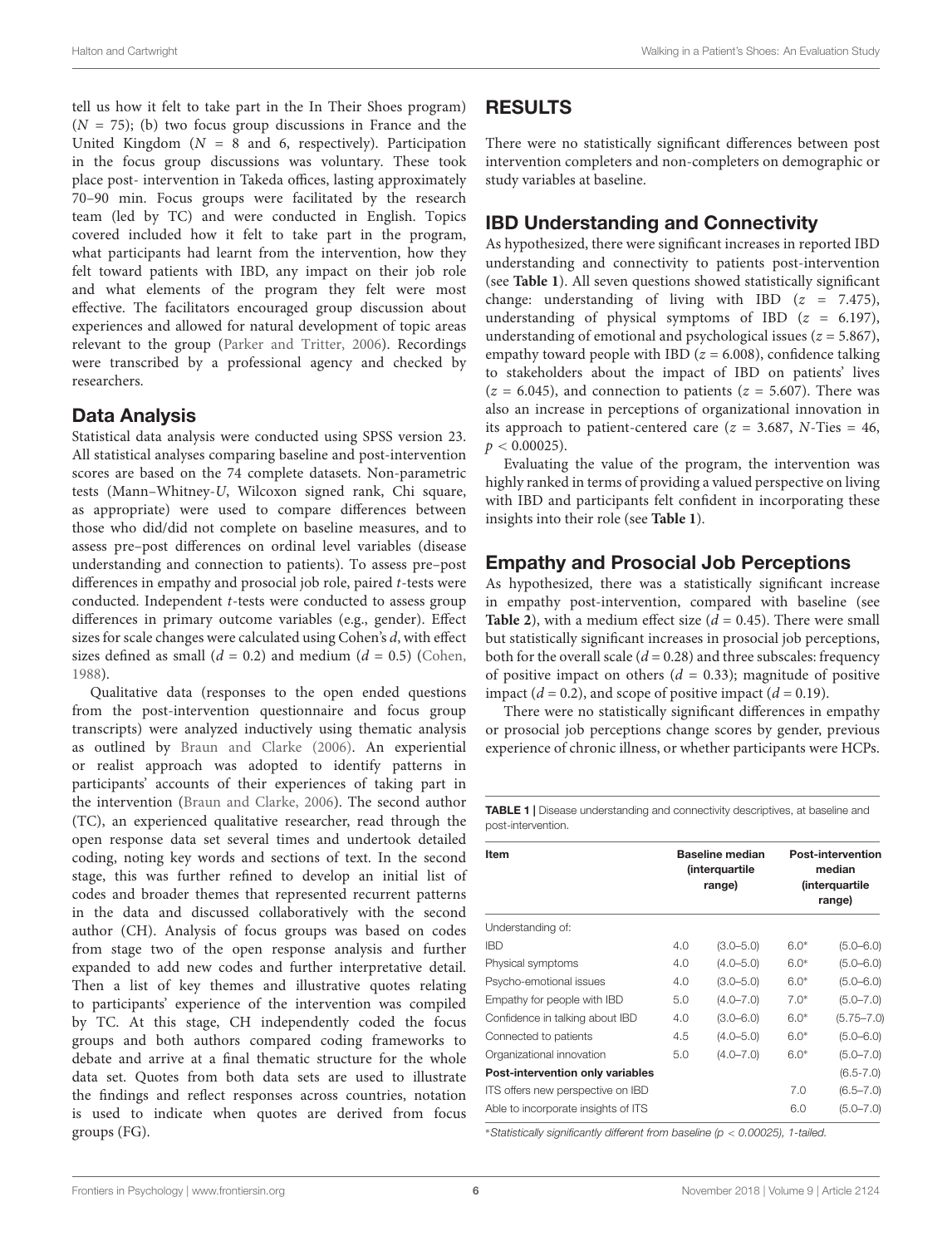baseline and post-intervention.

|           | <b>Baseline</b><br>mean (SD) | Post-<br>intervention<br>mean (SD) | 95%<br>confidence<br>interval | t     | df | <i>p</i> -value* |
|-----------|------------------------------|------------------------------------|-------------------------------|-------|----|------------------|
| Empathy   | 43.51<br>(8.44)              | 46.88 (6.62)                       | $1.24 - 5.47$                 | 3.167 | 73 | 0.002            |
| Job role  | 4.84(1.12)                   | 5.13(1.00)                         | $0.10 - 0.49$                 | 2.984 | 71 | 0.002            |
| Frequency | 4.61(1.17)                   | 4.98 (1.06)                        | $0.15 - 0.58$                 | 3.396 | 71 | 0.0005           |
| Magnitude | 4.99 (1.23)                  | 5.25(1.08)                         | $0.02 - 0.50$                 | 2.157 | 71 | 0.017            |
| Scope     | 5.00(1.18)                   | 5.21(1.04)                         | $0.02 - 0.44$                 | 1.821 | 71 | 0.037            |

<span id="page-6-0"></span>TABLE 2 | Descriptives for empathy and prosocial job perceptions measures,

<span id="page-6-1"></span>TABLE 3 | Ranking of program elements (%).

|                      | <b>Most</b><br>impactful | 2    | з    | Least<br>impactful<br>4 | Median<br>score |
|----------------------|--------------------------|------|------|-------------------------|-----------------|
| Text messages        | 37.2                     | 32.6 | 26.7 | 3.5                     | 2               |
| Role plays           | 43.0                     | 29.1 | 11.6 | 16.3                    | 2               |
| <b>IBD</b> kit items | 15.1                     | 30.2 | 47.7 | 7.0                     | 2.5             |
| Avatar               | 4.7                      | 8.1  | 14.0 | 73.3                    | 4               |

### Evaluation of Program Elements

Median scores indicated that the text messages and role plays were ranked most highly, with the majority ranking these elements in the first two categories (70 and 72%, respectively). IBD kit items were ranked third, with the avatar rated as the least impactful (see **[Table 3](#page-6-1)**).

### Qualitative Findings: Experiences of Taking Part in the Immersive Program

Four core themes were identified from the qualitative data (see **[Figure 2](#page-6-2)** for overview of themes). The first, A 'hyper-real' and emotive experience, describes the physical and emotional intensity of taking part, which enabled personal insight into the patient experience as described in the second theme. The emotional engagement and understanding gained from the program was described in the third theme as building empathy toward patients resulting in a desire to increase awareness ('It opens your empathic valve': Becoming patient advocates). The final theme outlines the increase in organizational connectivity described by some participants through greater appreciation of their role in patient care. Together the themes appear to reflect an experiential journey, consistent with Kolb's learning cycle, in which participants build their understanding of the disease, reflect on the real-life impact and then deepen their reflections as they interpret and act on their new insight. This provides a new, critical, perspective on the wider implications of living with a chronic condition.

#### A "Hyper-Real" and Emotive Experience

"Initially there was this "bit of fun" element to it, but by the time that I had the phone call from the doctor I felt fully immersed in the



<span id="page-6-2"></span>experience, and actually felt quite emotional about being told that I'd need the operation - and I don't have IBD." (United Kingdom)

All participants described the intensity of taking part in "a brutally realistic experience" that was stressful and intrusive and yet overwhelmingly a positive experience: "It was a great experience, I felt sick, lonely and sad" (Austria). The rollercoaster of emotions experienced during the program facilitated a strong connection to the reality of people's experiences of living with IBD. Commonly described were sadness and distress, anger and frustration, fear and anxiety, guilt (when a task was missed), shame and embarrassment, venting ("I want a doughnut!"), all of which impacted on mood ("you feel pretty low by the end of it all," United Kingdom). It was this depth of emotional engagement that often led participants to recognize the effectiveness of the program. Participants described feeling physically and emotionally exhausted and found managing the conflict between the demands of work and illness particularly stressful, with many discussing lost productivity ("I found it impossible to combine IBD flare period with my job," Czechia). The experience stimulated reflection on the processes involved at managing different phases of the disease, with one participant describing how he felt "completely lost in the middle of the jungle."

Such personal and visceral experiences were seen to result in deeper impact ("you don't simply return to your life," United Kingdom) in comparison to other educational programs: "you have to ask yourself questions. . .you can't feel that In Their Shoes is a game" (France, FG). There were individual differences with regard to which elements of the program were most impactful, nevertheless for all participants it was the package of elements ("the richness of the application") that made it particularly powerful. The frequency and duration of toilet visits were frequently mentioned challenges along with the emotional impact of the role plays ("I cried when I got the call from my Doctor saying surgery was the next step"). Kit items were often discussed in relation to impact on self and others, for example, one participant described feeling "like I'd aged 30 years", whilst another joked that his wife got "a bit of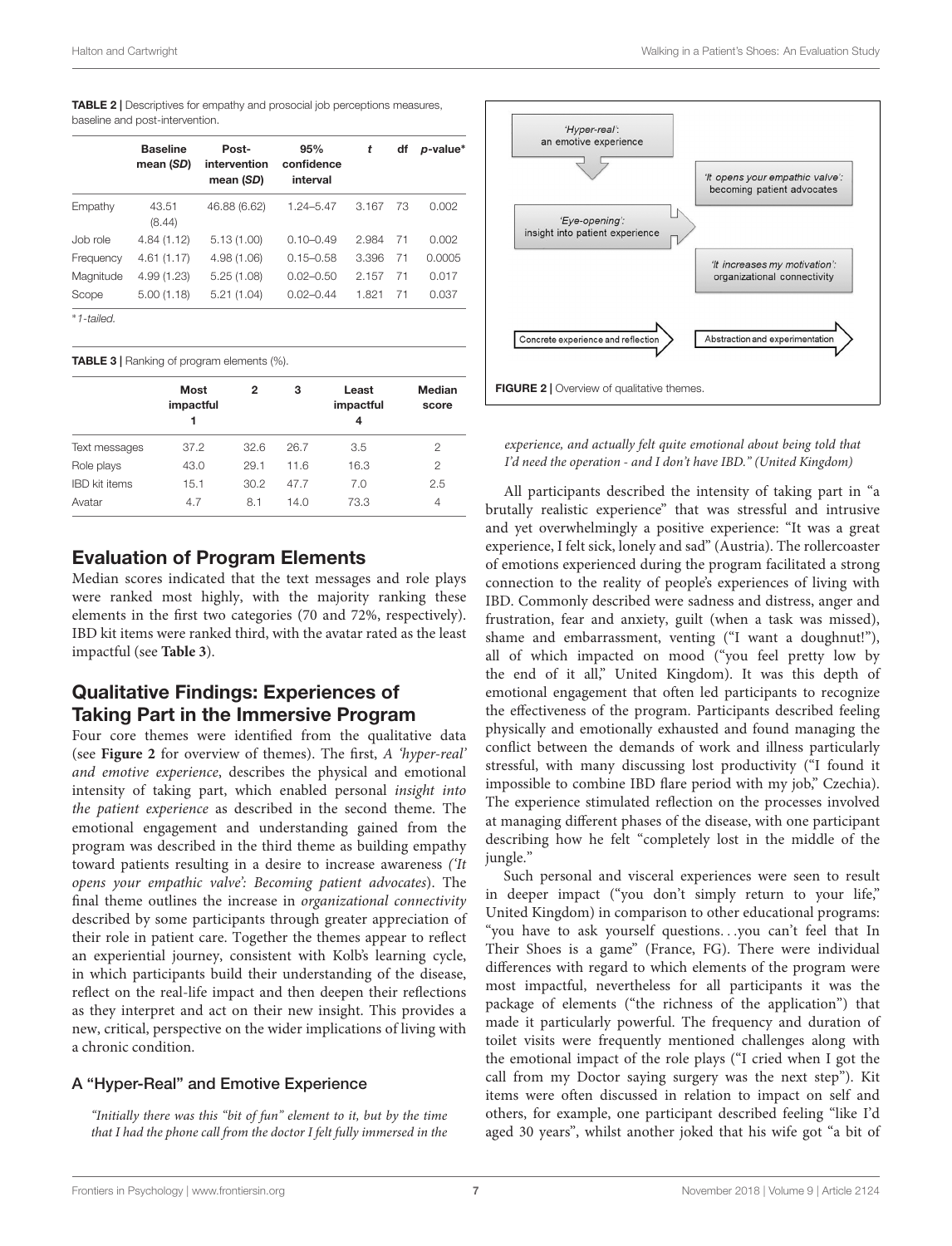a shock" when using the paper pants/bed cover. Although the avatar produced mixed responses, for some it enabled stronger emotional connection, "almost like you're looking in a type of mirror" (United Kingdom). Only one participant mentioned dislike of the "gamification style" of the program.

Several described how the experience had caused them to appreciate their own health ("I feel blessed for being healthy," Croatia) and led to reprioritization "it changes my perspective of things that I do on a regular basis" (UK FG). Thus, despite the discomfort of taking part in the simulation, the personal insight was deemed transformative: "I'll never be the same" (France).

#### 'Eye Opening' Insight Into Patient Experience

"The In Their Shoes program was very eye opening for me to understand how someone with IBD needs to manage not only the treatment of their disease but the other aspects of their life. This disease, and many others, proved to be very disruptive and I have an understanding on how IBD not only causes discomfort and pain but also the tremendous psychological and emotional impact it can have on patients and their loved ones." (United States)

The physical and emotional challenges faced by participants during the intervention led to a deep-seated appreciation of the psychosocial impact of living with IBD. Participants commonly alluded to the difference between knowledge about the disease and understanding of the patient experience enabled by taking part in the program ("a key to get into the life/house of an IBD patient," Germany). In the focus groups, this led to reflections about the broader implications of living with a chronic condition ('just imagine if. . .') and discussions about stigma, disability rights, and the conflict surrounding decisions to conceal versus acknowledge the disease. For some, "it's easier to lie than tell the truth" (France, FG) to avoid the shame and potential misunderstanding from others, whereas disclosure was seen as more empowering and facilitative of increasing public awareness by bringing "it out in the open" (United Kingdom). Additionally, impact beyond the individual was widely discussed in focus groups, with many relating how the program had increased awareness in family members, particularly their children: "they found it hard to believe that there were actually people out there that suffer with this every day" (UK FG).

Insight could be categorized into three main areas: loss of control, impact on professional lives, and psychological challenges. The day-to day challenges and frustrations of dietary restrictions ("easier not to eat") and access to toilets were framed in terms of loss of control: "you realize how many choices it takes away from you" (UK FG). Participants recognized the consequential impact on both social and family life, particularly around the difficulties of planning. Frequent mention was made of the impact of IBD on professional lives, in relation to difficulties in carrying out work roles, curbing ambitions and managing the challenges of commuting – "I probably couldn't do my job if I had CD" (United Kingdom).

Whilst participants recognized the physical difficulties of IBD – frequent toilet visits, physical pain and sleep disturbance - the greatest focus was given to the psycho-emotional impact of the disease. The demands of the condition was recognized

as mentally intrusive, emotionally draining and potentially overwhelming. Focus groups discussed the impact of IBD and other conditions on identity ("it's like a handicap," France), with a sense of isolation highlighted as a key vulnerability that should be addressed with access to appropriate support:

"to have someone to speak to, but someone who would be able to understand you as well, and not only someone who can listen to you." (France FG)

Indeed, it was seen as particularly upsetting when role-play actors lacked understanding, creating a "feeling like no-one cares" (United Kingdom). Lack of public awareness and societal discrimination were perceived as creating further difficulties for people with IBD and other chronic conditions: "those people are totally outside of the society as a lot of things are not adapted to them" (Switzerland).

#### 'It Opens Your Empathic Valve': Becoming Patient Advocates

"I come away with a huge amount of respect for those people that manage their IBD so successfully and feel I am closer to being able to empathize with the patient population." (United Kingdom)

This insight into the patient experience – "a window into how patients are feeling" (UK FG) - enabled participants to take on the perspective of those with IBD, at least temporarily, and also connect with the emotional experience of the sufferer.

"We train our compassion very effectively with this exercise and become much more compassionate toward patients with the disease." (UK FG)

Reflection around the experience of how it feels to live with a health condition extended beyond IBD to incorporate a broader understanding of the challenges of managing long term conditions ["it creates that, or almost encourages that depth of thinking across the board, not just about IBD" (UK FG)]. This more personal connection to the patient experience is illustrated in a discussion around defining patient benefit, reflecting a shift from a paternalistic biomedical perspective to a reprioritization of patient-centered criteria for measuring drug outcomes:

"I think what this exercise made me reflect upon was the fact that we need to, to understand, of course not only the scientific very clear rationale, [of] what we do (in drug development), but we also need to think in the practical daily life, how does it reflect to the patient so that the patient can really have benefit?" (UK FG)

As well as challenging professional assumptions, increased empathy and understanding led to a strong desire for broader action to promote patient advocacy. For example, to increase public awareness ("how do you bring it out in the open, and how do you make people aware of it?" UK FG), reduce stigma and improve access to support.

"Maybe that's our best advocate for anyone that we see suffering from a disease that is unfairly treated, because we really felt for, in our skin." (UK FG)

Participants expressed a desire to support colleagues with long term conditions and reflected on ways in which the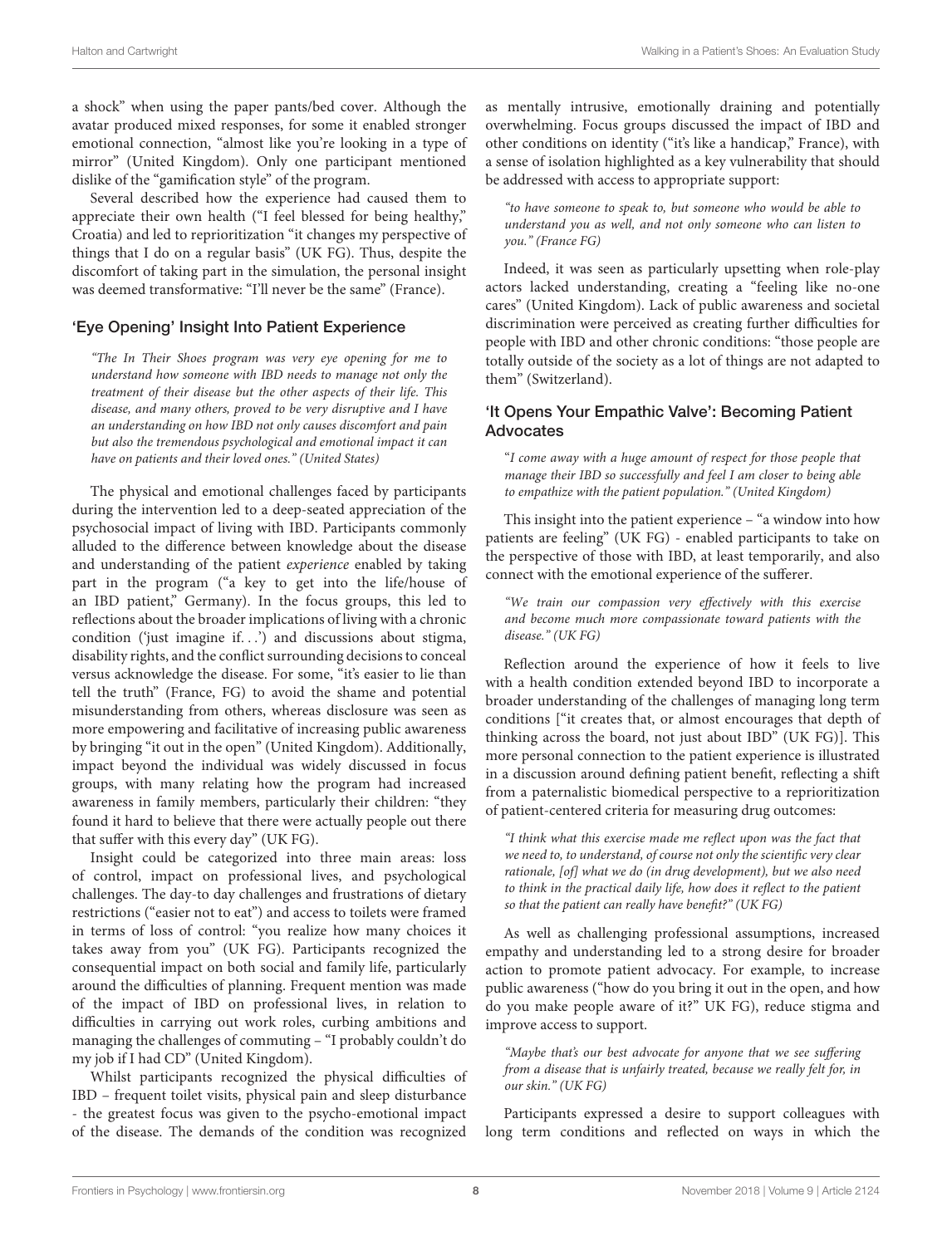workplace might better support people with health conditions, whilst also recognizing the complexities surrounding practices, such as home-working, which have the potential to further isolate and differentiate employees. Participants drew on their own experiences of feeling isolated or being able to share their experiences during In Their Shoes to highlight the therapeutic value placed on social support.

"The big discovery for this experience is the, the key part of the community, because this time I was not alone with my desk but in a group. And to, to talk about my disease with my colleague I . . .I think it's very important, and that's changed my mind about patient associations." (France FG)

#### Organizational Connectivity

"It increases my motivation for my daily job. I do now feel more involved about our mission" (Switzerland).

Although a less dominant theme, a substantive number of participants reported feeling greater pride in working for their company and increased emotional connection to the organization and its mission to serve patients ("the emotional grab wasn't always there," United Kingdom). This was particularly evident in those that had more distal, non-patient facing roles.

"I don't really have an insight on what's really going on outside of my department. . . And I actually felt blessed to be able to work for a pharmaceutical company. I know I'm not a huge part of it, but I'm still part of the people who makes it happen. And I, going home on, on the Wednesday evening, I nearly kind of, nearly cried, because thinking oh God, I've got the best job in the world" (UK FG).

"I am proud that Takeda develops and market IBD medicine for IBD patients" (Japan).

Participants described several mechanisms, firstly, the recognition that their job could make a difference to patients' lives, irrespective of their role. Secondly, greater connection to patients and confidence in integrating their experience into job roles, such as speaking to others about IBD and considering patient-centered outcomes in research and development. Thirdly, through favorable organizational comparisons and respect for the implementation of novel initiatives ("there's not many companies out there that would do this sort of thing," UK FG). Finally, participants valued being able to share their experiences with colleagues, thereby increasing collegiality and providing the opportunity for open discussion and reflection on broader issues around patient experience and care:

"The program allowed people to talk more openly about the impact of IBD and even allowed me to have a discussion with a member of staff who suffers from IBD." (United Kingdom)

### **DISCUSSION**

This study found that an immersive training program, conducted amongst pharmaceutical company employees, led to increased understanding of and empathy for the lived experience of patients with IBD. We found statistically significant increases

pre/post participation on self-rated disease understanding, selfrated connection with and advocacy for people living with IBD, and belief that job role can positively impact others (prosocial job perceptions). Central themes of how it felt to take part demonstrate significant emotional engagement, with activation of both cognitive and affective empathy, and evidence of a progression from lower order to higher order cognitive skills, moving beyond knowledge (taking on facts) to understanding (drawing conclusions). These findings align with other literature evaluating immersive learning and the potential for increasing empathy through simulation experiences. The present study offers opportunities to extend this outside of the body of work focussing on healthcare practitioners and considers the benefits of using this type of learning experience within a workplace setting. The study's mixed methods approach offers an in-depth perspective on how empathy can propel learners through the experiential learning cycle and how this may activate behavioral change in the workplace.

### Experiential Learning

Participants' progression through the experiential learning cycle [\(Kolb,](#page-11-4) [1984\)](#page-11-4) is evidenced in both the quantitative and qualitative data. The first phase 'concrete experience' is characterized by taking on facts. Improvements in self-rated understanding of the different aspects of IBD demonstrates this knowledge acquisition and a more nuanced picture is offered in the qualitative data with participants highlighting the stress of managing the physical aspects of IBD, particularly the frequent toilet visits. In common with IBD patients, food was also a prevalent topic. One participant venting frustration at the dietary limitations imposed by the condition ("I want a doughnut") echoed findings by [Palant et al.](#page-12-22) [\(2015\)](#page-12-22) "And then you start to loose [sic] it because you think about Nutella." The second phase 'reflective observation' is richly described in the qualitative data with participants reporting the intensive, exhausting and emotional burden of IBD in detail. This heightened sense of the psychological impact may be a consequence of the program design and the difficulty of simulating the physical symptoms of IBD. It could also be supported by Kolb's assertion that the second phase is particularly characterized by the need to address any inconsistencies between past experience and new understanding. So it could be that participants, as employees of a pharmaceutical company, had a working knowledge of disease symptoms, but had not previously considered their psychological and social impact. Illustrations of the third 'abstract conceptualization' and fourth 'active experimentation' phases can be found in qualitative data as participants explore their insights and reflect on how it would feel if they were unable to 'switch off' the experience. Participants interpreted their experience readily and hypothesized how they might incorporate learnings into their role. This finding is supported in the quantitative questions reporting greater connection to people living with IBD and the desire to be personal advocates and enhance representation for those living with the condition, and the increase in prosocial job beliefs.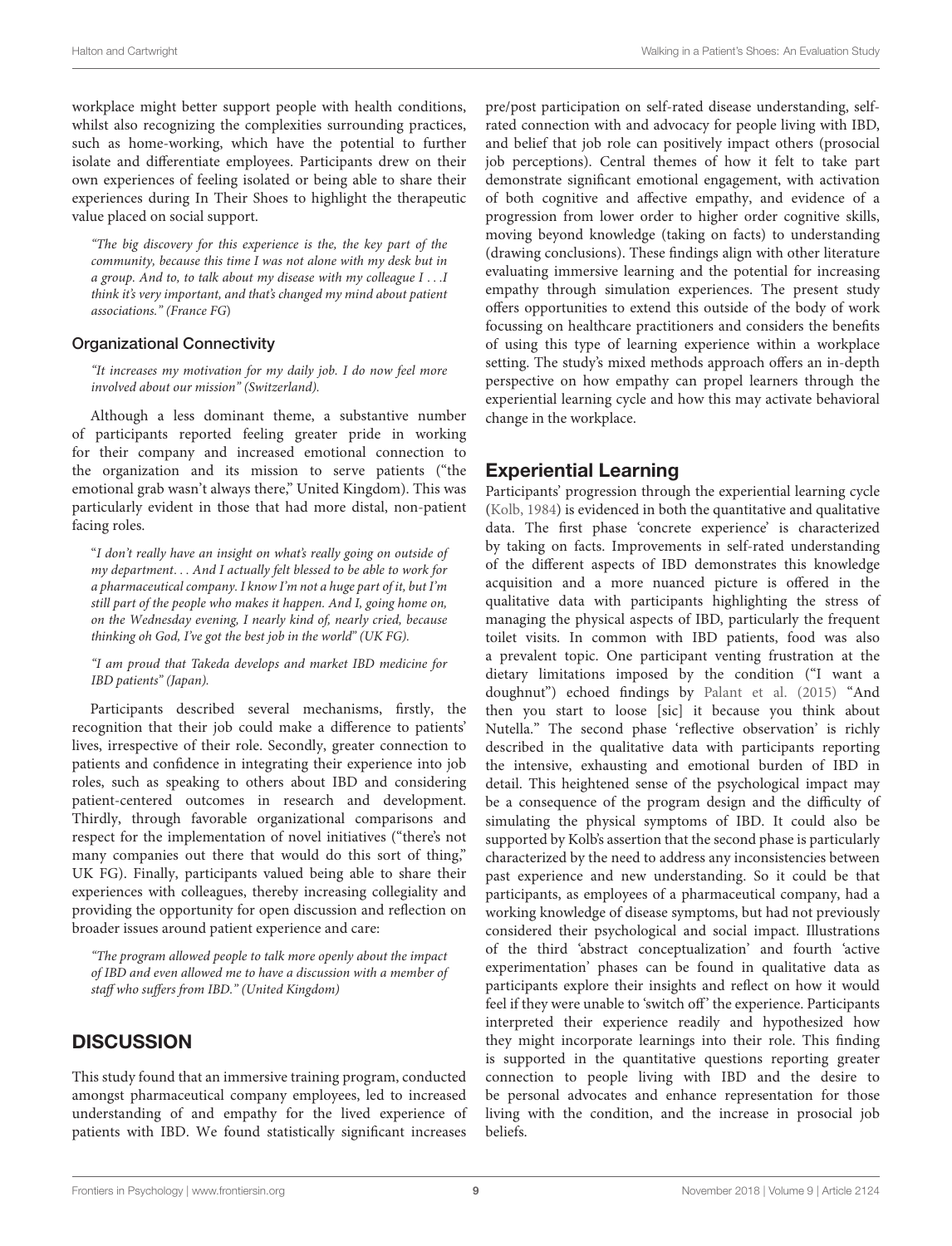### Participant Engagement

Findings demonstrate a high level of emotional engagement amongst participants. The central narrative was described as challenging and unpredictable. The frequent text messages distracted participants from their work and removed a level of agency, with qualitative responses including frequent mention of a sense of loss of control. The intensity of the experience was widely reported across program elements, provoking strong emotions (shock, horror, and upset). Participants viewed the authenticity of the simulation both positively and negatively: a tension between knowing that the simulation was robust and accurate set against the reality of the emotional and physical burden. This finding is echoed in other simulation evaluations. Some of the text messages within the central narrative contained patient quotes validating a specific scenario. Participants commented positively on this device. The approach of validating a seemingly fictional scenario as the personal experience of a genuine patient is reported elsewhere to be impactful [\(Corr et al.,](#page-11-16) [2017;](#page-11-16) [Tong et al.,](#page-12-9) [2017;](#page-12-9) [Ter Beest](#page-12-26) [et al.,](#page-12-26) [2018\)](#page-12-26). The durational nature of the experience, and that participants 'lived with IBD' and continued with their work and personal lives deepened the understanding of the impact of illness, yet also helped participants look beyond the disease ("we're always talking about the patient, the patient, the patient ... but it's not, this is someone leading their everyday life," UK FG). The value of this intersection of 'patienthood' (what it means to be a patient) and real life within a durational experience is supported by [Corr et al.](#page-11-16) [\(2017\)](#page-11-16) who describe the persistency of the simulation as crucial to its success. In common with other empathy-enhancing interventions, [\(Batt-](#page-11-6)[Rawden et al.,](#page-11-6) [2013\)](#page-11-6) the program was well received; participants reporting the paradox of enjoying something that was not pleasurable.

Evidence in both the quantitative and qualitative data suggest that the interlinking program elements amplified the central narrative and helped to immerse participants, delivering an enriched and heightened sense of disease impact. Multiple delivery mechanisms may open up a single training intervention to different personal learning styles, although this was not evaluated in the present study. Although this training program cannot be characterized as a serious game, qualitative responses indicated that the gamification devices (for example timed challenges) supported engagement. Participant feedback on the individual intervention characteristics showed that the text messages and role plays were most highly valued. Although the evaluation did not directly ask for feedback on a smart phone mobile application as a training delivery device, it is clear from the qualitative data that this facilitated the intervention's intensity and intrusiveness as participants' phones became a constant reminder of their disease state. This may point to mobile applications being a useful delivery mechanism for simulation training. Interactions with others, both those within the simulation (role-play actors) and outside (colleagues, family, and friends) were reported as important for reflections on the psychological and social impact. This is supported in both digital and real-life learning scenarios literature. [Bearman et al.](#page-11-14) [\(2015\)](#page-11-14) found evidence for role-play as a design feature of successful

empathy interventions. The kit items overall were ranked third although those relating to the physical symptoms of IBD were described as particularly impactful. Physical items are reported elsewhere to be confronting for simulation participants, for example nursing students required to wear an incontinence pad for 6 h [\(Karlowicz and Palmer,](#page-11-40) [2006\)](#page-11-40). The avatar was less consistently valued, although forms of empathetic mirroring are evidenced in other literature [\(Norris et al.,](#page-12-17) [2014\)](#page-12-17). Whilst the personalized avatars did show signs of stress and illness during intense narrative sections it may be that the customization features were too basic in this application to influence users' behavior and motivation, as has been demonstrated elsewhere [\(Yee and Bailenson,](#page-12-27) [2007\)](#page-12-27).

# Activating Empathy

The use of mixed methods in this study enabled evaluation and exploration of the activation of empathy amongst participants. Results support both cognitive and affective empathy impacts: an intellectual or imagined understanding (cognitive) and emotional reaction (affective). [Spreng et al.](#page-12-24) [\(2009\)](#page-12-24) describe an overlap and likely shared processes of these two components hence the Toronto Empathy Questionnaire reports a single score representing both components. Empathy scores significantly increased following participation in the training program. The medium effect size seen in this study is larger than comparable studies reported in [Batt-Rawden et al.](#page-11-6) [\(2013\)](#page-11-6) review, where only small effect size is reported for seven of the 11 studies where data was sufficient to calculate. Cognitive empathy indicators included conceptualizing the biopsychosocial impact of the illness and being able to explore previously unconsidered components of the disease (for example invasive or embarrassing procedures). Affective empathy was particularly evidenced in the qualitative data, with participants using strong and emotive language to describe their connection to the experience of the IBD patient. This was an interesting finding given the discussion in the literature around whether or not affective empathy can be 'taught' [\(Cuff et al.,](#page-11-7) [2016\)](#page-11-7). The qualitative findings highlight the possibility for empathy to act as a catalyst for behavior change, or as an antecedent to innovative problem solving. Participants discussed their motivation to advocate for patients and their desire to challenge everyday prejudices encountered by people living with IBD – and other chronic conditions. Whilst the current study did not assess behavior change, using an experimental paradigm [Batson et al.](#page-11-41) [\(2002\)](#page-11-41) were able to evidence an empathy-attitude-action model where participants induced to feel empathy for a stigmatized individual allocated increased funds to an agency providing support.

### Workplace Setting

Disease specific simulation is well documented in HCP training where there is a strong evidence base for enhanced connection between patient and practitioner, supporting improved communication, shared decision making and adherence [\(Kim et al.,](#page-11-9) [2004;](#page-11-9) [Hojat et al.,](#page-11-11) [2011\)](#page-11-11). However, this has not been studied within the pharmaceutical industry workplace, where a focus on patients is a well-recognized organizational goal. The study participants were from different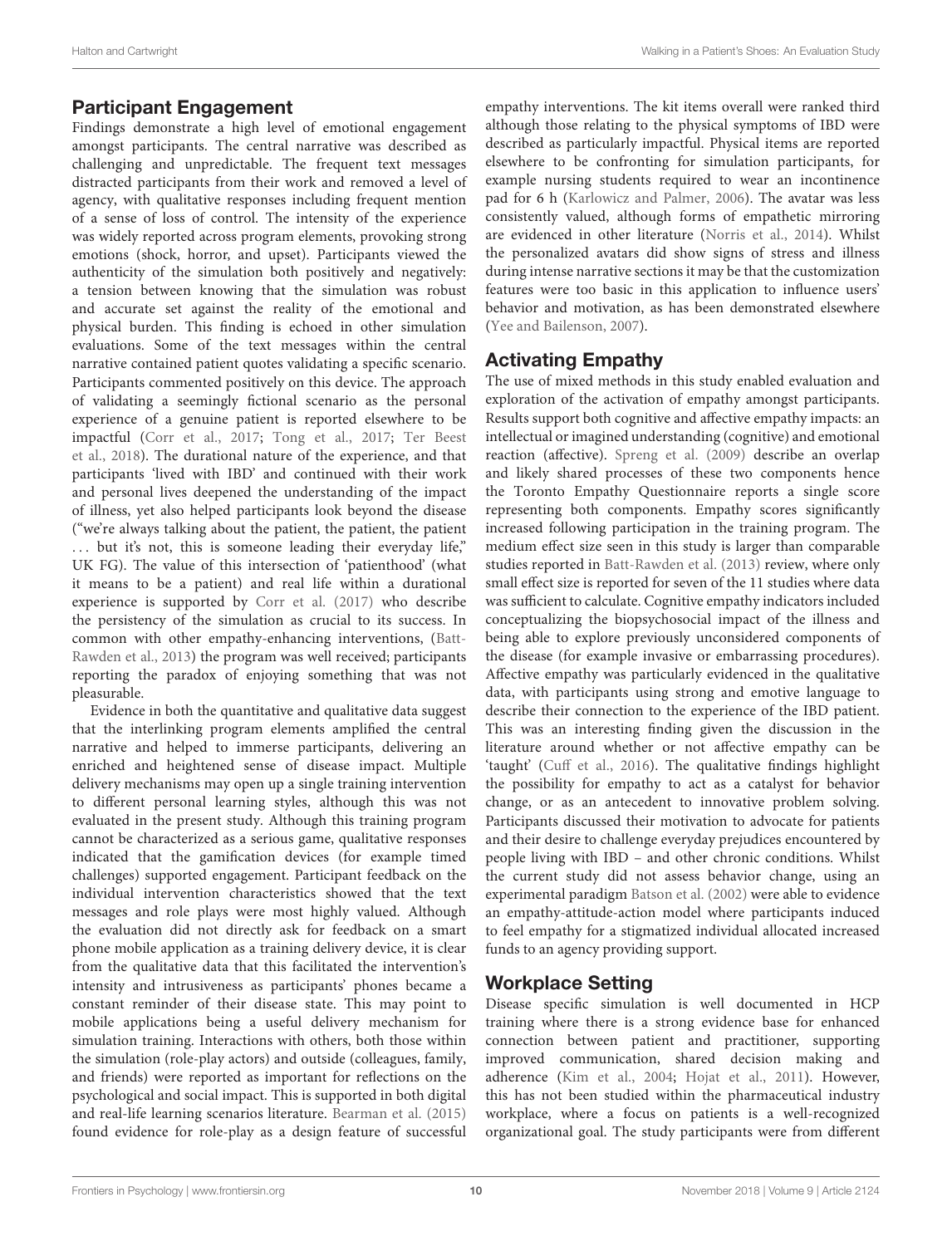business roles, both those who had more regular contact with patients (e.g., Marketing and Medical), and those in more administrative settings (e.g., IT, Finance). The study results showed no significant differences based on gender or HCP training. This contrasts with some previous studies which have identified gender [\(Toussaint and Webb,](#page-12-28) [2005\)](#page-12-28) and HCP status [\(Charles et al.,](#page-11-42) [2018\)](#page-11-42) as mediators of empathy. The study also explored in more detail the training's impact on individual's perception of role and engagement. This was characterized as the opportunity to have a positive impact on others: how often you could do good (frequency), how much good you could do (magnitude) and the range of positive impacts (scope). Participants perceived the positive impact of their role was greater after they had taken part, recording increases in amount, frequency and opportunity. This connection to role beneficiaries has not been previously studied in a simulation context; only actual exposure to genuine recipients has been shown to improve engagement and performance using this measure [\(Grant,](#page-11-22) [2008\)](#page-11-22). Additionally, qualitative findings reflected a more emotional connection to corporate culture ('pride,' 'admiration') and a shift from a biomedical to patient-centered approach.

### Strengths, Limitations and Future **Directions**

This was a multicentre international evaluation study, although conducted in a single pharmaceutical company. It provides a novel contribution to the immersive learning literature in its focus on a non-medical audience and workplace context. Moreover, it is the first to measure the impact of immersive learning on job role focus and connectivity. The triangulation of quantitative and qualitative approaches enables an in-depth exploration of the intervention process and mechanisms of change and also tentatively suggests that the observed changes in disease understanding and empathy may have longer-term impact on behavior. Results also demonstrate the success of digital immersive learning to enable perspective-taking inside and outside the workplace – enhancing understanding of the biopsychosocial impact of chronic disease. This points to the potential for mobile applications to deliver immersive learning, offering opportunities to extend training to larger audiences in different disciplines.

However, like the majority of studies in this area, the pre–post evaluation design was a limitation. The lack of a control group or comparator intervention limits our ability to draw definitive conclusions about the causal mechanisms of the intervention on outcome variables. Given that the intervention was delivered and evaluated in the workplace, the observed changes may be due to demand characteristics rather than the intervention itself. The depth of engagement and rich examples of insight and empathy evidenced in the qualitative data suggests, however, that this is not the case. The current study focused only on immediate impact of the training program, so was unable to determine actual behavior change or longer term impact of the intervention. Notwithstanding these limitations, the findings suggest valuable potential directions for future research, to investigate whether changes in empathy and understanding of the lived experience of illness are maintained over time and perhaps more importantly, whether they lead to behavioral change, either on an individual or organizational level.

# **CONCLUSION**

The study demonstrated that an immersive training program, focussing on the lived experience of illness, led to significant increases in disease understanding, connectivity and empathy toward patients amongst employees of a pharmaceutical company. In addition to increases in patient connection, this study was the first to demonstrate increases in prosocial job perceptions and organizational engagement in a simulation context. These findings align with other literature evaluating immersive learning and the potential for increasing empathy, motivation and connectivity through simulation experiences in both organizational and medical settings.

# DATA AVAILABILITY

Datasets are available on request: The raw data supporting the conclusions of this manuscript will be made available by the authors, without undue reservation, to any qualified researcher.

# ETHICS STATEMENT

This study was carried out in accordance with the recommendations of the ethics committee of University of Westminster. All subjects gave written informed consent in accordance with the Declaration of Helsinki. The protocol was approved by the University of Westminster Psychology Ethics Committee (ETH1617-1855).

# AUTHOR CONTRIBUTIONS

CH and TC designed the evaluation and wrote the manuscript. CH managed participant enrolment and data collection. TC conducted the quantitative and qualitative analysis with input from CH. CH and TC read and approved the final manuscript.

# FUNDING

This research was funded by Takeda Pharmaceuticals. The organization had no further involvement in the study.

# ACKNOWLEDGMENTS

The authors would like to thank all those who participated in the study. They also thank to Dr. Anna Cheshire (University of Westminster), and the Frontiers reviewers for their valuable feedback on a draft of the manuscript.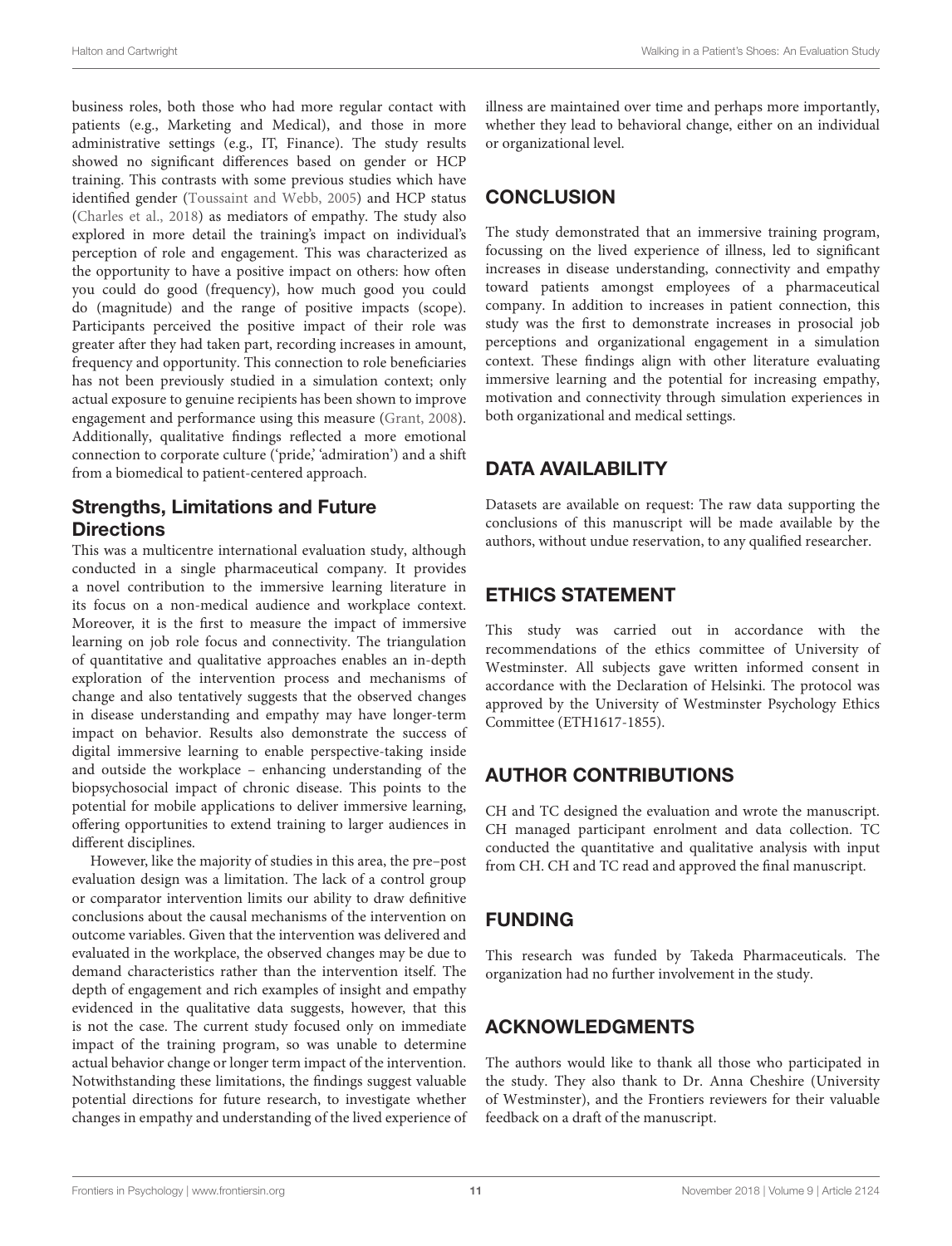### **REFERENCES**

- <span id="page-11-35"></span>Abildgaard, J. S., Saksvik, P. Ø., and Nielsen, K. (2016). How to measure the intervention process? An assessment of qualitative and quantitative approaches to data collection in the process evaluation of organizational interventions. Front. Psychol. 7:1380. [doi: 10.3389/fpsyg.2016.](https://doi.org/10.3389/fpsyg.2016.01380) [01380](https://doi.org/10.3389/fpsyg.2016.01380)
- <span id="page-11-34"></span>Amiot, A., and Peyrin-Biroulet, L. (2015). Current, new and future biological agents on the horizon for the treatment of inflammatory bowel diseases. Therap. Adv. Gastroenterol. 8, 66–82. [doi: 10.1177/1756283X14558193](https://doi.org/10.1177/1756283X14558193)
- <span id="page-11-3"></span>Bachen, C. M., Hernández-Ramos, P. F., and Raphael, C. (2012). Simulating REAL LIVES: promoting global empathy and interest in learning through simulation games. Simul. Gam. 43, 437–460. [doi: 10.1177/1046878111432108](https://doi.org/10.1177/1046878111432108)
- <span id="page-11-41"></span>Batson, C. D., Chang, J., Orr, R., and Rowland, J. (2002). Empathy, attitudes, and action: can feeling for a member of a stigmatized group motivate one to help the group? Pers. Soc. Psychol. Bull. 28, 1656–1666. [doi: 10.1177/01461670223](https://doi.org/10.1177/014616702237647) [7647](https://doi.org/10.1177/014616702237647)
- <span id="page-11-6"></span>Batt-Rawden, S. A., Chisolm, M. S., Anton, B., and Flickinger, T. E. (2013). teaching empathy to medical students: an updated. Syst. Rev. Acad. Med. 88, 1171–1177. [doi: 10.1097/ACM.0b013e318299f3e3](https://doi.org/10.1097/ACM.0b013e318299f3e3)
- <span id="page-11-14"></span>Bearman, M., Palermo, C., Allen, L. M., and Williams, B. (2015). Learning empathy through simulation. Simul. Healthcare 10, 308–319. [doi: 10.1097/SIH.](https://doi.org/10.1097/SIH.0000000000000113) 000000000000113
- <span id="page-11-21"></span>Boyle, E. A., Hainey, T., Connolly, T. M., Gray, G., Earp, J., Ott, M., et al. (2016). An update to the systematic literature review of empirical evidence of the impacts and outcomes of computer games and serious games. Comput. Educ. 94, 178–192. [doi: 10.1016/j.compedu.2015.11.003](https://doi.org/10.1016/j.compedu.2015.11.003)
- <span id="page-11-39"></span>Braun, V., and Clarke, V. (2006). Using thematic analysis in psychology. Qual. Res. Psychol. 3, 77–101. [doi: 10.1191/1478088706qp063oa](https://doi.org/10.1191/1478088706qp063oa)
- <span id="page-11-23"></span>Brazeau, C. M., Schroeder, R., Rovi, S., and Boyd, L. (2010). Relationships between medical student burnout, empathy, and professionalism climate. Acad. Med. 85, S33–S36. [doi: 10.1097/ACM.0b013e3181ed4c47](https://doi.org/10.1097/ACM.0b013e3181ed4c47)
- <span id="page-11-8"></span>Breathnach, C., and Kelly, B. D. (2016). Perspectives on patienthood, practitioners and pedagogy. J. Med. Hum. 42, 73–75. [doi: 10.1136/medhum-2016-010980](https://doi.org/10.1136/medhum-2016-010980)
- <span id="page-11-25"></span>Brown, T. (2009). Change by Design: How Design Thinking Transforms Organizations and Inspires Innovation. New York, NY: Harper Collins.
- <span id="page-11-15"></span>Brunero, S., Lamont, S., and Coates, M. (2010). A review of empathy education in nursing. Nurs. Inq. 17, 65–74. [doi: 10.1111/j.1440-1800.2009.00482.x](https://doi.org/10.1111/j.1440-1800.2009.00482.x)
- <span id="page-11-18"></span>Bunn, W., and Terpstra, J. (2009). Cultivating empathy for the mentally Ill using simulated auditory hallucinations. Acad. Psychiatry 33, 457–460. [doi: 10.1176/](https://doi.org/10.1176/appi.ap.33.6.457) [appi.ap.33.6.457](https://doi.org/10.1176/appi.ap.33.6.457)
- <span id="page-11-12"></span>Canale, S. D., Louis, D. Z., Maio, V., Wang, X., Rossi, G., Hojat, M., et al. (2012). The relationship between physician empathy and disease complications: an empirical study of primary care physicians and their diabetic patients in parma. Italy Acad. Med. 87, 1243–1249. [doi: 10.1097/ACM.0b013e3182628fbf](https://doi.org/10.1097/ACM.0b013e3182628fbf)
- <span id="page-11-42"></span>Charles, J. A., Ahnfeldt-Mollerup, P., Søndergaard, J., and Kristensen, T. (2018). Empathy variation in general practice: a survey among general practitioners in Denmark. Int. J. Res. Public Health 15:433. [doi: 10.3390/ijerph15030433](https://doi.org/10.3390/ijerph15030433)
- <span id="page-11-38"></span>Cohen, J. (1988). Statistical Power Analysis for the Behavioural Sciences, 2nd Edn. Hillsdale, NJ: Lawrence Earlbaum Associates.
- <span id="page-11-16"></span>Corr, M., Roulston, G., King, N., Dornan, T., Blease, C., and Gormley, G. J. (2017). Living with 'melanoma' . . . for a day: a phenomenological analysis of medical students' simulated experiences. Br. J. Dermatol. 177, 771–778. [doi: 10.1111/bjd.](https://doi.org/10.1111/bjd.15402) [15402](https://doi.org/10.1111/bjd.15402)
- <span id="page-11-7"></span>Cuff, B. M. P., Brown, S. J., Taylor, L., and Howat, D. J. (2016). Empathy: a review of the concept. Emot. Rev. 8, 144–153. [doi: 10.1177/1754073914558466](https://doi.org/10.1177/1754073914558466)
- <span id="page-11-29"></span>De Rooy, E. C., Toner, B. B., Maunder, R. G., Greenberg, G. R., Baron, D., Steinhart, A. H., et al. (2001). Concerns of patients with inflammatory bowel disease: results from a clinical population. Am. J. Gastroenterol. 96, 1816–1821. [doi:](https://doi.org/10.1111/j.1572-0241.2001.03877.x) [10.1111/j.1572-0241.2001.03877.x](https://doi.org/10.1111/j.1572-0241.2001.03877.x)
- <span id="page-11-13"></span>Derksen, F., Bensing, J., and Lagro-Janssen, A. (2013). Effectiveness of empathy in general practice: a systematic review. Br. J. Gen. Pract. 63, E76–E84. [doi:](https://doi.org/10.3399/bjgp13X660814) [10.3399/bjgp13X660814](https://doi.org/10.3399/bjgp13X660814)
- <span id="page-11-10"></span>Di Blasi, Z., Harkness, E., Ernst, E., Georgiou, A., and Kleijnen, J. (2001). Influence of context effects on health outcomes: a systematic review. Lancet 357, 757–762. [doi: 10.1016/S0140-6736\(00\)04169-6](https://doi.org/10.1016/S0140-6736(00)04169-6)
- <span id="page-11-36"></span>Engel, G. L. (1977). The need for a new medical model: a challenge for biomedicine. Sci. New Ser. 196, 129–136. [doi: 10.1126/science.847460](https://doi.org/10.1126/science.847460)
- <span id="page-11-17"></span>Eymard, A. S., Crawford, B. D., and Keller, T. M. (2010). "Take a Walk in My Shoes": nursing students take a walk in older adults' shoes to increase knowledge and empathy. Geriatr. Nurs. 31, 137–141. [doi: 10.1016/j.gerinurse.2010.02.008](https://doi.org/10.1016/j.gerinurse.2010.02.008)
- <span id="page-11-28"></span>Gamman, L., Thorpe, A., Malpass, M., and Liparova, E. (2012). Hey Babe— Take a Walk on the Wild Side!: Why role-playing and visualization of user and abuser "scripts" offer useful tools to effectively "think thief" and build empathy to design against crime. Design Cult. 4, 171–193. [doi: 10.2752/](https://doi.org/10.2752/175470812X13281948975495) [175470812X13281948975495](https://doi.org/10.2752/175470812X13281948975495)
- <span id="page-11-32"></span>Ghosh, N., and Premchand, P. (2015). A UK cost of care model for inflammatory bowel disease. Front. Gastroenterol. 6:169–174. [doi: 10.1136/flgastro-2014-](https://doi.org/10.1136/flgastro-2014-100514) [100514](https://doi.org/10.1136/flgastro-2014-100514)
- <span id="page-11-24"></span>Gleichgerrcht, E., and Decety, J. (2013). Empathy in clinical practice: how individual dispositions, gender, and experience moderate empathic concern, burnout, and emotional distress in physicians. PLoS One 8:e61526. [doi: 10.1371/](https://doi.org/10.1371/journal.pone.0061526) [journal.pone.0061526](https://doi.org/10.1371/journal.pone.0061526)
- <span id="page-11-31"></span>Goldring, A. B., Taylor, S. E., Kemeny, M. E., and Anton, P. A. (2002). Impact of health beliefs, quality of life, and the physician-patient relationship on the treatment intentions of inflammatory bowel disease patients. Health Psychol. 21, 219–228. [doi: 10.1037/0278-6133.21.3.](https://doi.org/10.1037/0278-6133.21.3.2193) [2193](https://doi.org/10.1037/0278-6133.21.3.2193)
- <span id="page-11-22"></span>Grant, A. M. (2008). Designing jobs to do good: dimensions and psychological consequences of prosocial job characteristics. J. Positive Psychol. 3, 19–39. [doi:](https://doi.org/10.1080/17439760701751012) [10.1080/17439760701751012](https://doi.org/10.1080/17439760701751012)
- <span id="page-11-1"></span>Hansen, M. M. (2008). Versatile, immersive, creative and dynamic virtual 3-d healthcare learning environments: a review of the literature. J. Med. Int. Res. 10:e26. [doi: 10.2196/jmir.1051](https://doi.org/10.2196/jmir.1051)
- <span id="page-11-19"></span>Harris, K. B., McCarty, D., Wilson, J. A., Nealy, K. L., Waghel, R., Coleman, M., et al. (2018). The use of a disease state simulation assignment increased students' empathy and comfort with diabetes nutrition counseling. Curr. Pharm. Teach. Learn. (in press). [doi: 10.1016/j.cptl.2018.06.017](https://doi.org/10.1016/j.cptl.2018.06.017)
- <span id="page-11-37"></span>Heaton, K. W., and Lewis, S. J. (1997). 'Stool form scale as a useful guide to intestinal transit time'. Scand. J. Gastroenterol. 32, 920–924. [doi: 10.3109/](https://doi.org/10.3109/00365529709011203) [00365529709011203](https://doi.org/10.3109/00365529709011203)
- <span id="page-11-11"></span>Hojat, M., Louis, D. Z., Markham, F. W., Wender, R., Rabinowitz, C., and Gonnella, J. S. (2011). Physicians' empathy and clinical outcomes for diabetic patients. Acad. Med. 86, 359–364. [doi: 10.1097/ACM.0b013e3182086fe1](https://doi.org/10.1097/ACM.0b013e3182086fe1)
- <span id="page-11-27"></span>Johnson, D. G., Genco, N., Saunders, M. N., Williams, P., Seepersad, C. C., and Hölttä-Otto, K. (2014). An experimental investigation of the effectiveness of empathic experience design for innovative concept generation. J. Mech. Design 136:051009. [doi: 10.1115/1.4026951](https://doi.org/10.1115/1.4026951)
- <span id="page-11-33"></span>Johnston, R. D., and Logan, R. F. (2008). What is the peak age for onset of IBD? Inflamm. Bowel Dis. 14, S4–S5. [doi: 10.1002/ibd.20545](https://doi.org/10.1002/ibd.20545)
- <span id="page-11-40"></span>Karlowicz, K. A., and Palmer, K. L. (2006). Engendering student empathy for disabled clients with urinary incontinence through experiential learning. Urol. Nurs. 26, 373–378.
- <span id="page-11-0"></span>Ke, F. (2016). Designing and integrating purposeful learning in game play: a systematic review. Educ. Tech. Res. Dev. 64, 219–244. [doi: 10.1007/s11423-015-](https://doi.org/10.1007/s11423-015-9418-1) [9418-1](https://doi.org/10.1007/s11423-015-9418-1)
- <span id="page-11-2"></span>Kelley, T. M., and Johnston, E. W. (2016). Immersive policy learning: an interactive course experiment. J. Pub. Aff. Educ. 22, 125–140. [doi: 10.1080/15236803.2016.](https://doi.org/10.1080/15236803.2016.12002232) [12002232](https://doi.org/10.1080/15236803.2016.12002232)
- <span id="page-11-9"></span>Kim, S. S., Kaplowitz, S., and Johnston, M. V. (2004). The effects of physician empathy on patient satisfaction and compliance. Eval. Health Prof. 27, 237–251. [doi: 10.1177/0163278704267037](https://doi.org/10.1177/0163278704267037)
- <span id="page-11-4"></span>Kolb, D. A. (1984). Experiential Learning: Experience as the Source of Learning and Development, 2nd Edn. New Jersey, NJ: Pearson Education, Inc.
- <span id="page-11-26"></span>Kolko, J. (2015). Design thinking comes of age. Har. Bus. Rev. 7, 66–71.
- <span id="page-11-5"></span>Kourakos, M., Vlachou, E., and Kelesi, M. (2018). Empathy in the health professions: an ally in the care of patients with chronic diseases. Int. J. Health Sci. 8, 233–240.
- <span id="page-11-20"></span>Levett-Jones, T., Lapkin, S., Govind, N., Pich, J., Hoffman, K., Jeong, S. Y., et al. (2017). Measuring the impact of a 'point of view' disability simulation on nursing students' empathy using the Comprehensive State Empathy Scale. Nurse Educ. Today 59, 75–81. [doi: 10.1016/j.nedt.2017.](https://doi.org/10.1016/j.nedt.2017.09.007) [09.007](https://doi.org/10.1016/j.nedt.2017.09.007)
- <span id="page-11-30"></span>Matini, L., and Ogden, J. (2015). A qualitative study of patients' experience of living with inflammatory bowel disease: a preliminary focus on the notion of adaptation. J. Health Psychol. 21, 2493–2502. [doi: 10.1177/1359105315580463](https://doi.org/10.1177/1359105315580463)